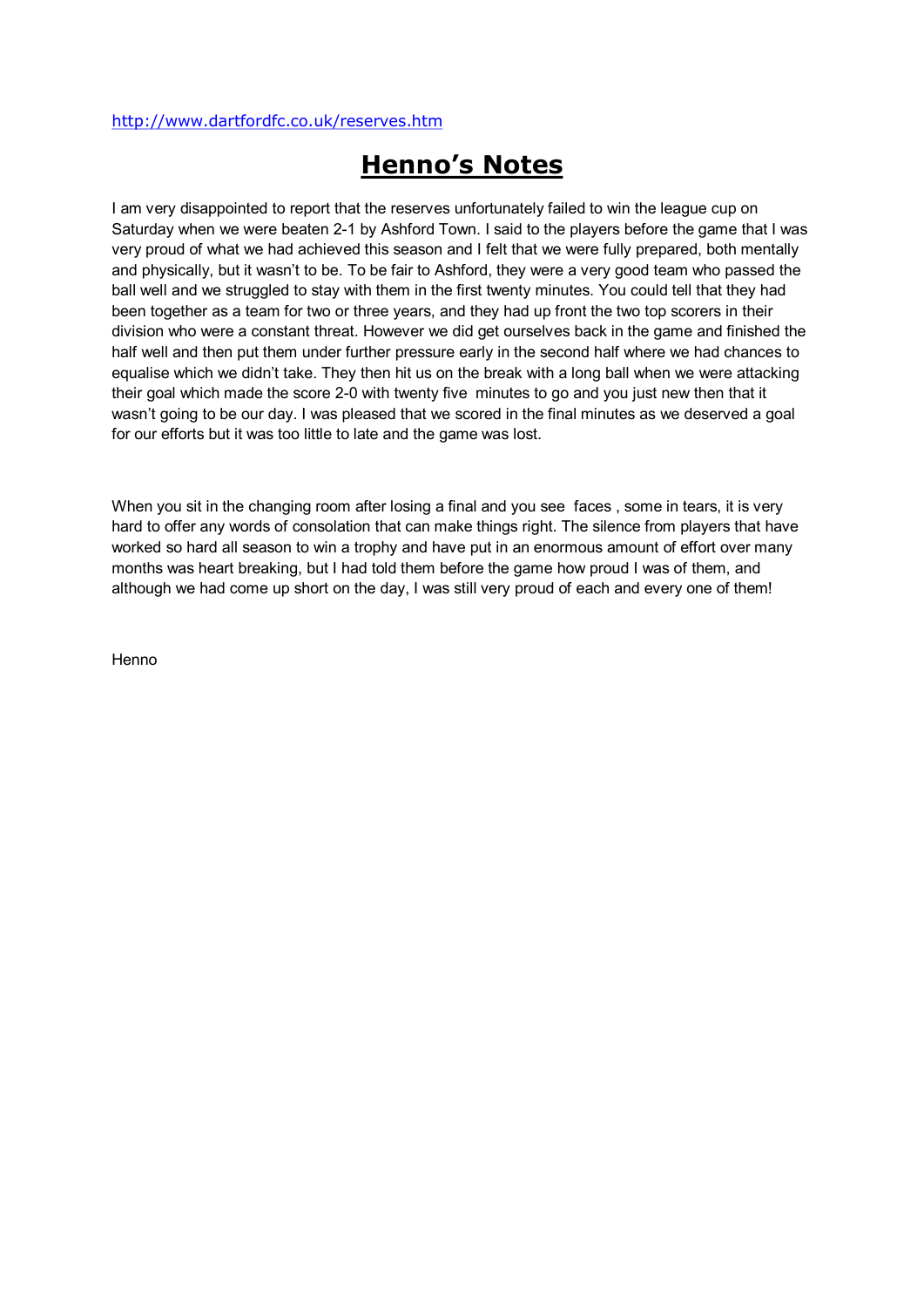#### 16 April 2008 12:48

In terms of entertainment, I think all those that came along to the game against Erith Town last night certainly got value for their money. As the game developed, a combination of events on the pitch, together with the news coming through on the result from the Sudbury match, led to the vocal support from the choir getting louder and louder, creating a fantastic atmosphere particularly in the second half. In the end, five goals, two penalties, a sending off, a couple of altercations between the players, three valuable points and the first team promoted…quite a night!!

I was very pleased with the final result as we need to get maximum points from our remaining league games to guarantee the runners up position, which I believe we deserve for the great football we have played throughout the season. However, to accommodate the four first team squad players into the starting eleven, it meant I changed the formation which we struggled with at times with people caught out of position, which was to be expected. However, we created some good chances and could have been three nil up at half time but Erith cleared one off the line and then a fantastic last ditch tackle kept them in the game. Following Erith pulling things back to 22, I was relieved that we were awarded a penalty which Westy calmly converted for his twenty third goal of the season, and I felt we finished the game strongly and were unlucky not to extend the lead further.

Last week we beat Herne Bay 6-0 with another strong all round performance, but unfortunately Chatham won their final game last night to beat us to a place in the floodlit final by a single point.

This Saturday we travel to Whitstable for our league cup final against Ashford Town which I am sure will be a great day out for everyone. The only disappointment is that the game clashes with the first team fixture, as I know that many of you would have come along to support us if the league would have had the common sense to have played the game on a Sunday.

Thanks again for your continued support of the reserves.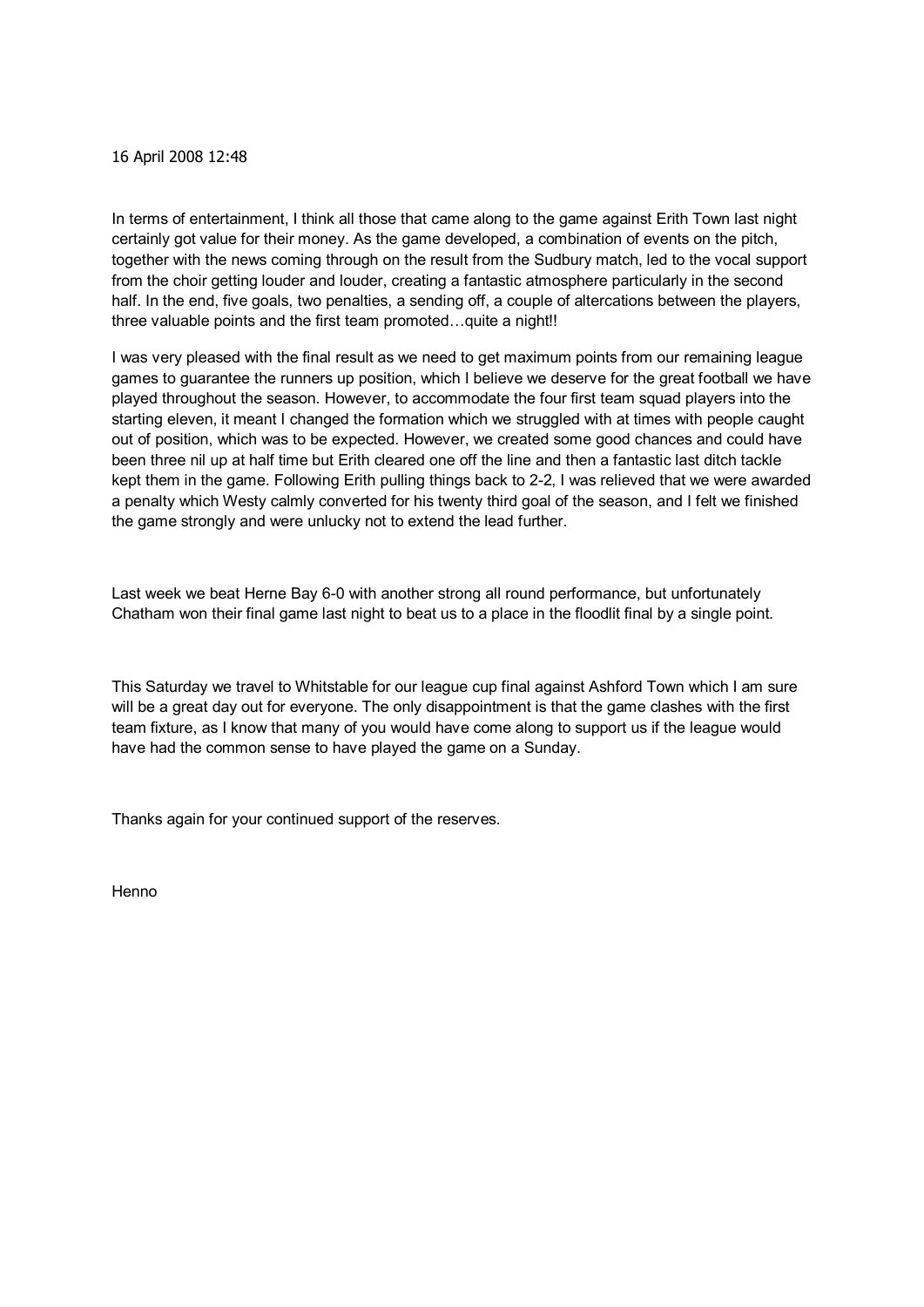#### Mon 07/04/2008 17:15

When you reach the last few weeks of a long season you want to be in a position to still be fighting for trophy's, and you want every game to matter. The three games we have played in the last seven days have been real edge of your seat stuff with big points at stake.

Maidstone away was always going to be tough, having beaten them in the quarter final only a few weeks before. Things were not helped when we found ourselves 2-0 down after only ten minutes playing against a gale force wind. However, we got through to half time, went three at the back, two up top with one behind, and went for broke. Tom Bradbrook, having taken a lot of stick from their bench in the first half, scored two great headers to draw us level and shared his joy with their management as he celebrated, which I thought was considerate of him, then we scored the winner in the last minute. Things did become heated after the game, but if you are going to give a good team stick when you are only at half time, you leave yourself wide open if that team refuse to lose and come back and hit you hard.

Chatham on the Tuesday night was a game we needed to win to try and qualify for the final as winners of our group in the floodlit trophy. Having lost to them by the odd goal twice earlier in the season, it was always going to be a close match. I thought we were very good in the first half, keeping the ball well and were unfortunate to reach half time only one goal ahead, but then in the second half they came out strong. Although our defence was excellent, we unfortunately couldn't hold out until the end and they equalised with five minutes to go to stay one point ahead of us. We go to Herne Bay this week to try and get three points in our final game of the competition, which would mean that Chatham would have to win at home the following week to beat us to the final by one point, a draw for them would see us through, if we can beat Herne Bay, exciting stuff.

Last Saturday we played Thamesmead, again a game we needed to win to stand a chance of winning the league, but unfortunately we only managed a draw. Their manager was overheard saying to his players that Dartford were the best team in the league, and I think they were too embarrassed to celebrate as they were out on their feet having chased our youngsters all afternoon. Sometimes you don't get what you deserve in terms of results, but I was very proud of the way the players performed against a very experienced team, and I said in the changing room that the most important thing was how we play and improve as a team, and as individuals looking to progress within Dartford Football Club.

Following our trip to Herne Bay on Wednesday, we are not in action until the following Tuesday when we entertain Erith Town at home in the league, followed by our League Cup Final against Ashford Town on the Saturday.

Hope to see you next Tuesday where we would really appreciate your support.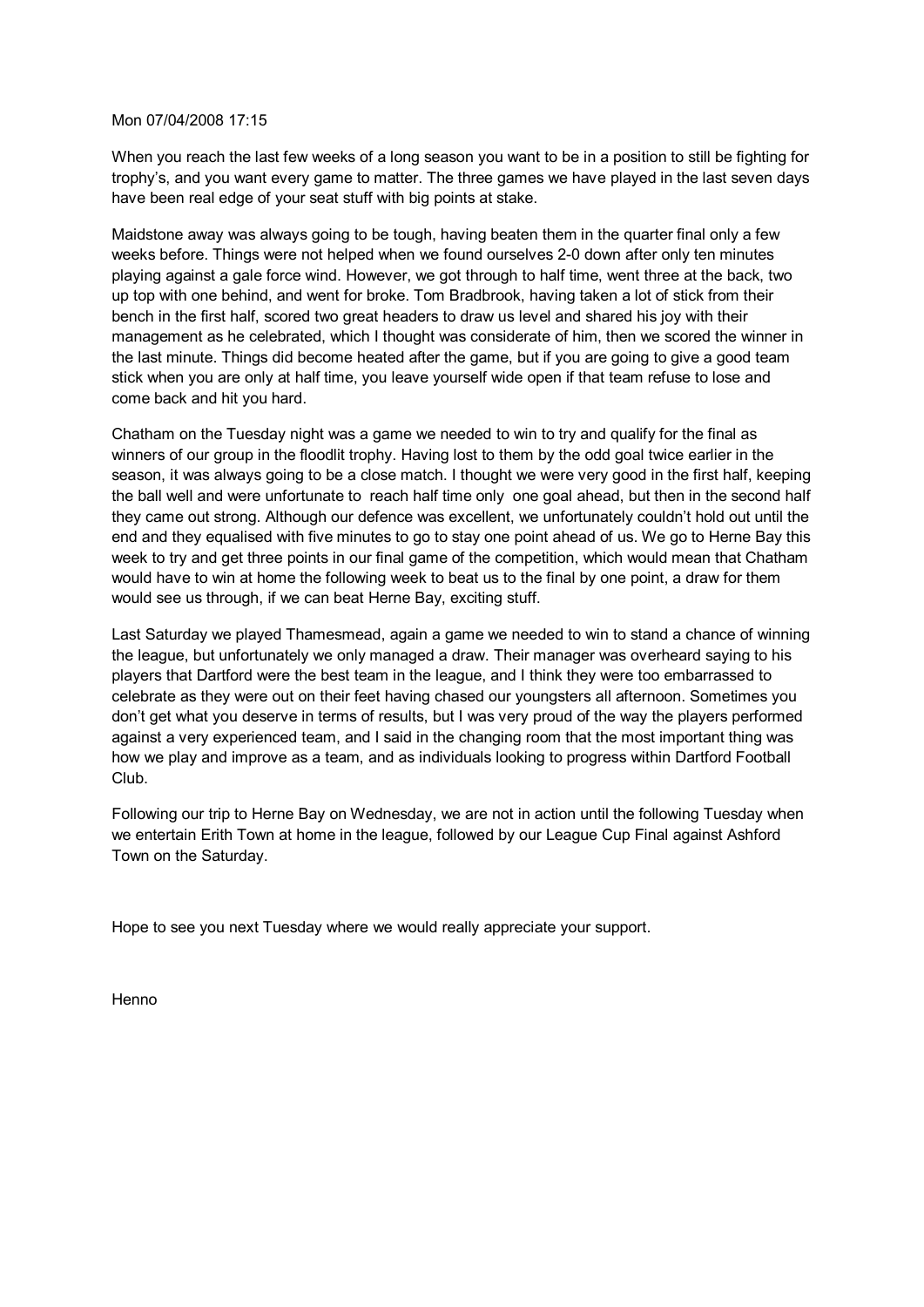#### **Sent:** 25 March 2008 16:12

When you have a squad of players who work so hard you do sometimes get what you deserve, and yesterdays 42 aggregate win over Margate in the league cup semi final was a just reward for that effort. Having lost our other semi final a few weeks ago on a penalty shoot out, the players showed over the two legs against Margate, a resolve and desire to win which has seen us through to a final against Ashford Town, on a date and venue to be announced. The reports I have had of Ashford is that they are a very good team who like to pass the ball which will suit us perfectly, as we try to play the same way, so it sounds as if it should be an entertaining game.

I am keen now to put the final to one side and concentrate on our league programme over the remaining weeks of the season as we have some very important league games ahead. With six games to go and all the top four sides due to play each other, I believe if we show the same desire and attitude we have recently, we won't be far away. I will be hoping to introduce into the squad some players from the under eighteens in these games, as I believe they have shown that some of them are more than ready to make the step up. One of these players is Danny Crouch who came on yesterday and scored an excellent goal showing great composure, this on the back of having scored two goals the day before for the under eighteens. Whilst it is important to try and be successful, I am also very aware of the need to try and develop the young players we have within the squad, and I think the fact we had four sixteen year olds on the bench over the two semi final legs shows that players can be brought through when the time is right, and can be added to a young reserve team squad that is playing football in the right manner.

We are at home next Tuesday to Chatham in the floodlit trophy who are one point above us with two games to go in the floodlit league, so that should be another entertaining evening as the team will again be a mixture of first team squad and reserve players which has worked well in the last few games, so I hope you will be there to cheer us on.

Thanks to everyone for your continued support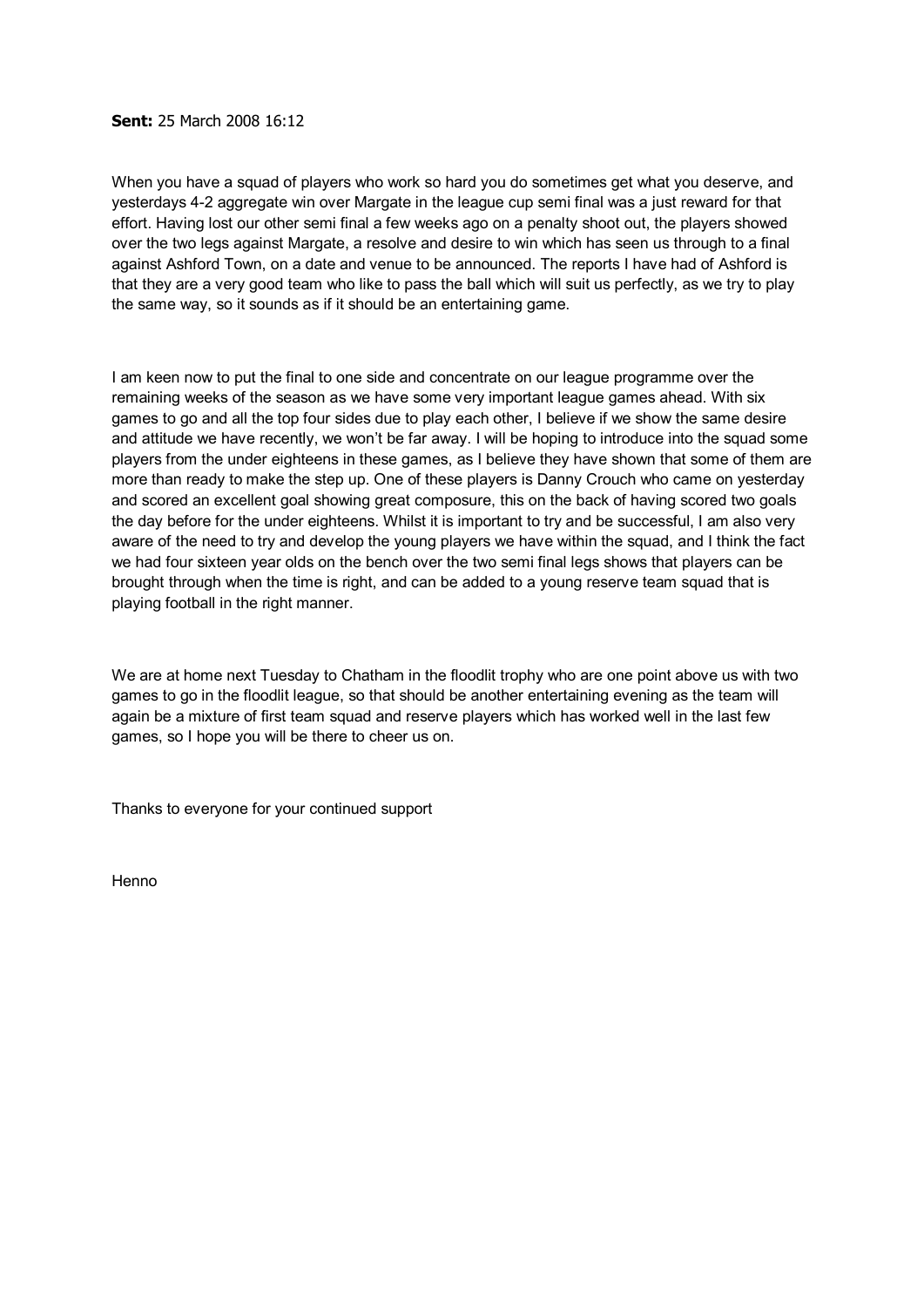Following our disappointing semi final loss to Cray on a penalty shoot out, I am delighted to report that the team have responded very well in the last seven days with a 2-0 home win in the league against Ramsgate, and a 1-0 away win in the first leg of our league cup semi final at Margate last Saturday. The attitude of the players and their desire to win is great to see as we enter the final stages of the season. The league is still wide open with all the top teams due to meet each other over the next few weeks. We have six games remaining, and are due to entertain both Thamesmead and Sevenoaks at home, both of whom are currently above us in the table, but can catch, subject to winning games in hand.

During the week we entertained Tunbridge Wells in the floodlit trophy which we drew 1-1. The team included a number of first team squad players and provided an opportunity for a number of them to play ninety minutes. Also Jay May was able to get back on the pitch following his suspension and get a game under his belt.. Training is all well and good but there is nothing like a competitive match to blow away any cobwebs and I think the evening was a good exercise all round. It is always difficult to effectively put two sets of players together and ask them to play as a team, but I was pleased with the attitude and manner in which we tried to play. With two six foot plus forwards it would have been very easy just to crash the ball up to them and play from there, however, I asked everyone to keep the ball on the floor as much as possible and pass our way from back to front, which I felt we did, and although there were chances for both teams to win, I felt a draw was a fair result.

We have no game now until bank holiday Monday when we entertain Margate in the second leg of our Semi Final, and is a three O'clock kick off. The reason I mention this is I understand that the first team game away to Canvey kicks off at one, so if any of you are coming back to the ground, rather than go straight home, we would welcome any support you could give us as your extra vocal support might be what we need to reach the league cup final.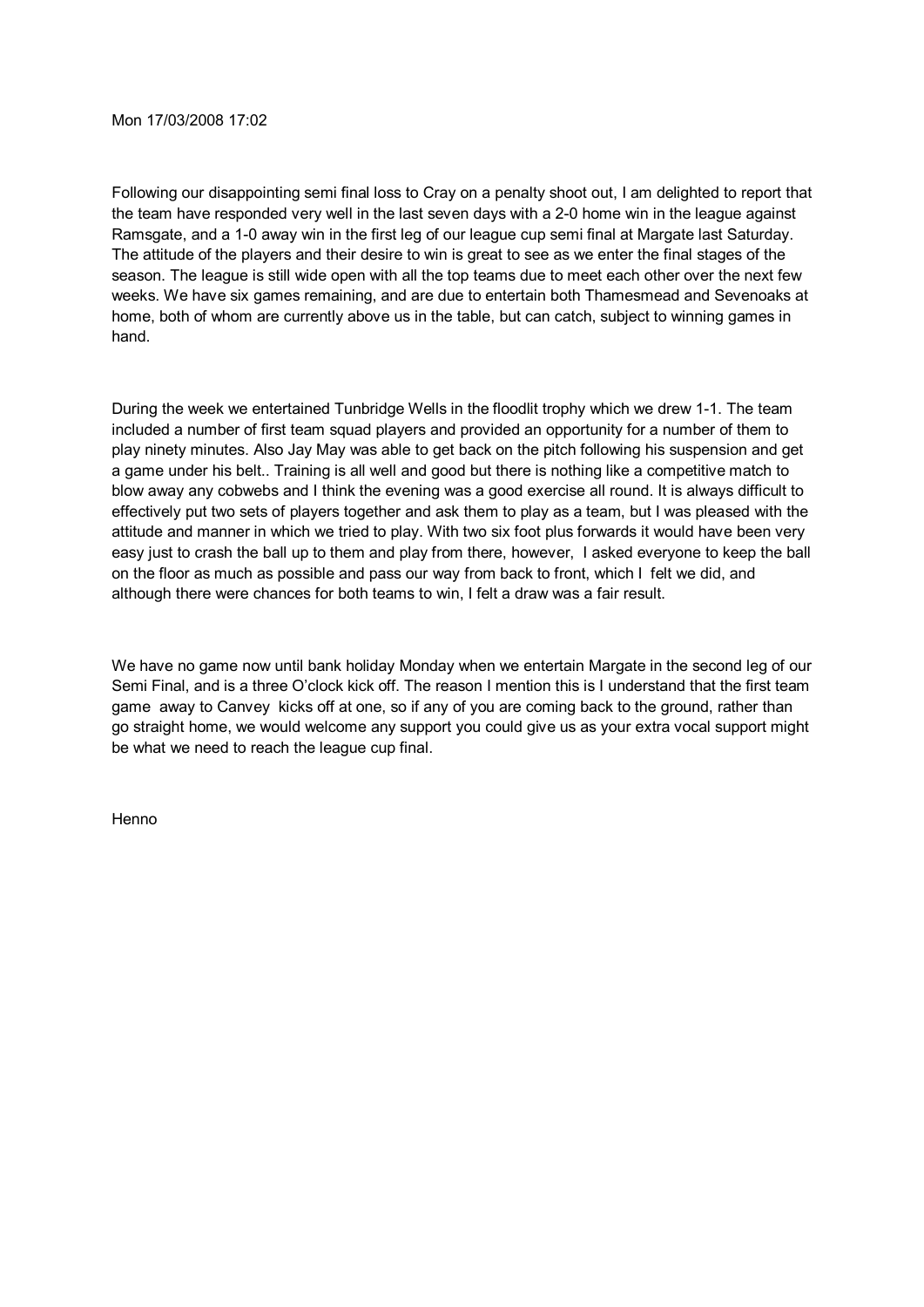04 March 2008 17:12

To lose any match on penalties is a disappointment, but to lose a semi final in that way is an awful way to be knocked out. To compound the misery, due to the playing conditions of the pitch it was probably the worst game of football we have been involved in to date this season. Having come off such a good performance against Faversham on the Tuesday night, we were as a team going into the match full of confidence. However, the words of their manager at our league meeting only a few weeks before, where he refused to swap the venue for the semi final after we had beaten them 4-0, became clear when we saw the condition of their pitch. You could have cut the grass with a pair of tweezers as I think there were about three blades on it. The pitch was rock hard mud and totally uneven, making it impossible to pass the ball on the floor, holes had to be filled in with sand before the game started and then a high wind meant the opposition kicked the ball as far and as high as they could and then chased after it. I offered Brad Potter and Grant Cunningham some Anadin at half time with their drinks. I know I sound bitter and twisted but when you have worked so hard for something and played some great football on the way, to lose in the manner we did against a team who admitted they didn't want to play us on a proper football pitch leaves you with a sour taste.

On a brighter note, we still have much to play for as we are still fighting for a high position in the league, also we have four wins from five games in the floodlit trophy with another home game next Tuesday evening, and the small matter of a two legged semi final against Margate in the league cup.

I would like to thank those of you that came to watch us last Tuesday. The inclusion of the first team squad players added that extra bit of quality, and I was really pleased with the attitude of the team and the manner of our football on the night. I asked all the players to express themselves and enjoy the evening and to entertain, not through showing off, but by working hard for each other, and playing with a style and pace which I was delighted to see we did.

We are at home in the league this Saturday and again Tuesday evening in the floodlit trophy, so I hope some of you can come along and cheer on the team again.

Regards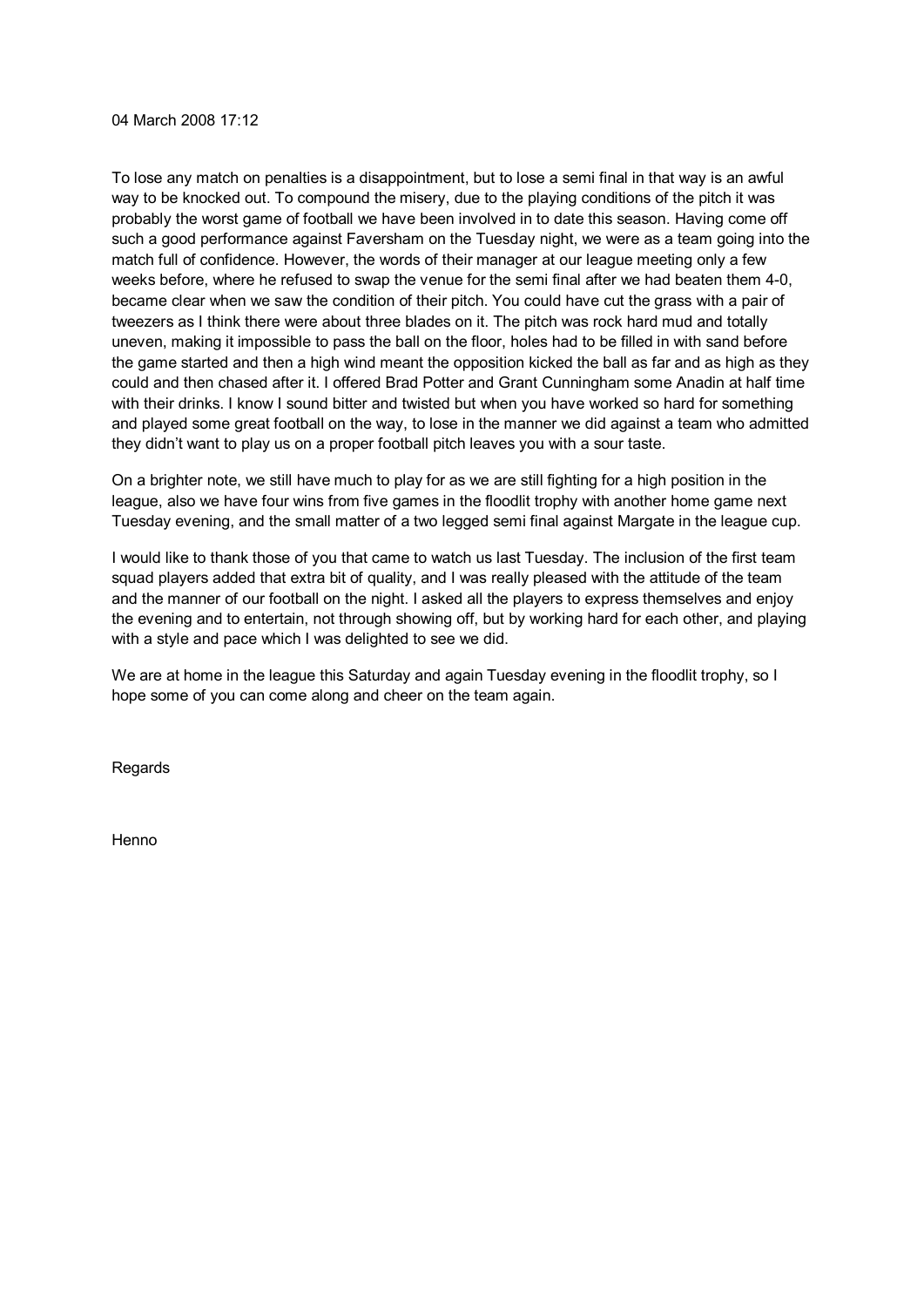#### Fri 22/02/2008 10:47

Three penalties, one sending off, a header that hit the net and was then cleared away and not deemed to have crossed the goal line, and some further referee decisions that made you wonder if he was offering the game as a tribute to the late Jeremy Beadle!

The day got off to a controversial start when we were shown the referee's changing room and told that this was indeed to be our dressing room due to the lack of available facilities. Fifteen players, fifteen individual kitbags, football kit, medical bag etc in a room designed for three, with me ending up conducting my team talk from the showers! If anything, this made us even more determined to reach our second semi final and I was delighted with the attitude of the players and their desire to win. Having gone one nil down against the run of play, Dave Moore won us a penalty which was converted by Westy. In the second half I felt we retained the ball better and created some good chances to score. The move of the game following some great first time passing was finished with some style with Tom Bradbrook volleying home a shot from twenty yards with his left foot, which took his record to three goals in three games. However, the referee got himself back in the game following a quiet ten minute spell for him when he awarded Maidstone a penalty, making the score two each with twenty minutes left. We then proceed to go up the other end and following a scramble in their box the ref gives us a penalty, although not a single one of my players appealed for one. Westy scored sending the keeper the wrong way again, 32. However, the ref managed to save his best till last when Tom Bradrook was put through one on one with their keeper and was about to shoot when he was cynically chopped down from behind on the edge of their box by their centre half. The referee awarded the free kick and as we all waited for the red card he walked away to judge the distance for the wall. Tom asked the ref why he was not sending off the player and was told that he was not the last defender, the goalkeeper was!!! As we left the pitch someone shouted out, 'why don't you do everyone a favour and retire ref?', his consistant performance right to the end meant he didn't see who said it, personally I think it was the linesman!

Tomorrow we are at home to Whitstable in the league followed by a home game on Tuesday night against Faversham in the floodlit trophy. With six of our remaining eight league games at home and three of our four floodlit games also, I feel we are in a great position to enter the last third of the season where we are still challenging for honours on all four fronts. As always, if you are able to come and support the players itwould be great to see you.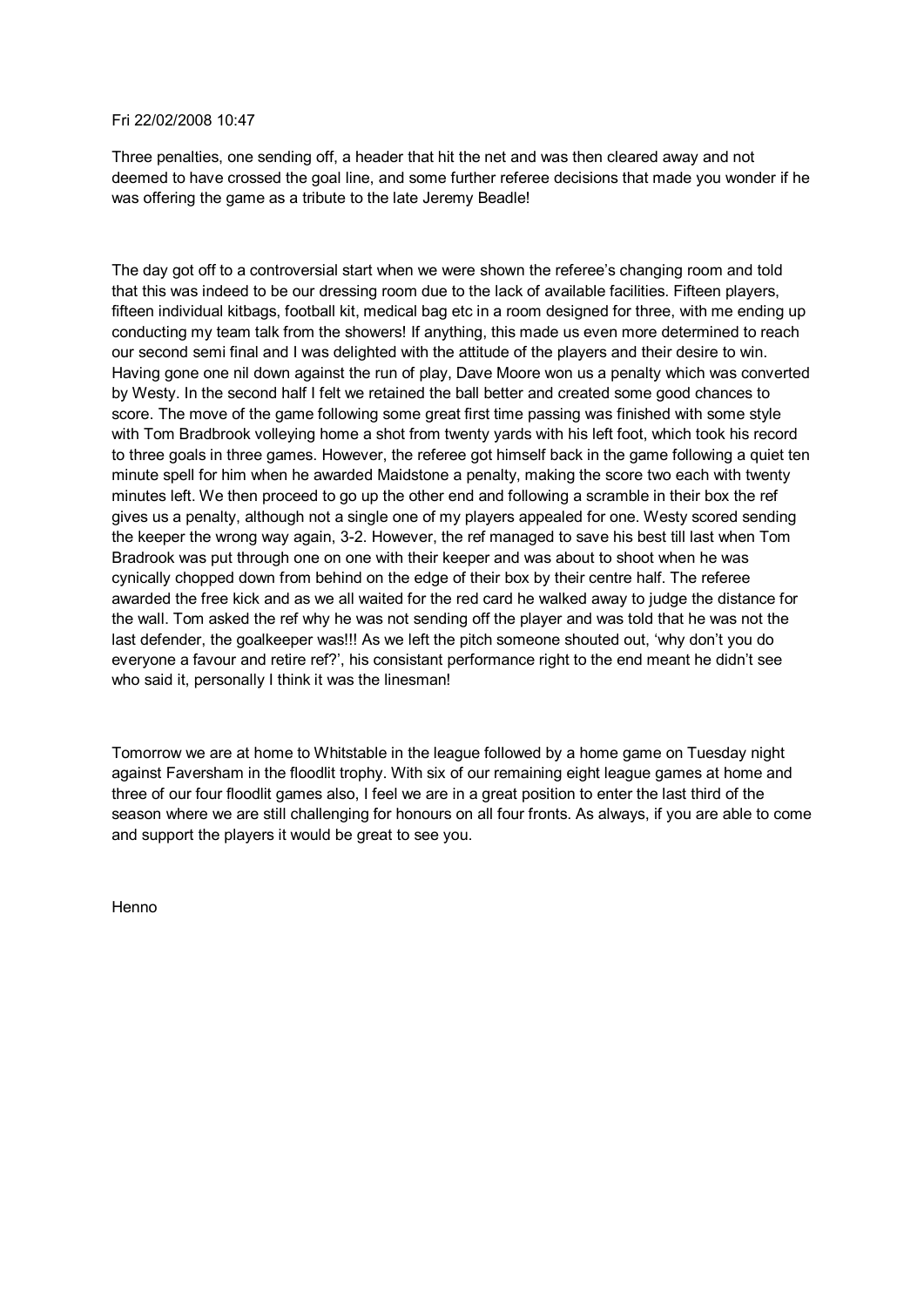#### 12 February 2008 14:17

Following our defeat to Thamesmead the previous week, I was delighted with the reaction of the players last Saturday at home to Cray Wanderers. In what was always going to be a tough and robust game, we played some excellent football moving the ball around with pace and purpose. Brad Potter made a welcome return having been out injured for many weeks, and between him and Jamie Lawrence, won the midfield area allowing us to drive forward at their defence time and time again. Although Brad came off as a precaution at half time, he will again be involved with us this Saturday when we visit Maidstone in the quarter final of the league cup.

Tom Bradbrook scored for the second time in two games with a confident finish and is benefiting from the run of games he is having with us at the moment. The idea is for Tom to be match fit and ready to play should he be selected for the first team, to cover Jay's suspension, which follows this Saturdays' game. I would also like to congratulate Westy who on Saturday scored another two goals to take his tally to sixteen in the last nineteen games. He is always one of the players who stays on the pitch following our training sessions to practise his finishing, which has paid dividends in the quality of his goals so far this season.

With six of our remaining eight league games due to take place at Princes Park, together with three of our remaining four floodlit league games also, I feel we have a great opportunity to continue to play in the same manner on a great pitch which suits our style of play. We also have this weeks quarter final to look forward to and our forthcoming semi final to Cray Wanderers, as well as now going into second place in the league, so there is plenty to play for. I did ask the Cray manager if he would consider switching the semi final to our ground rather than play at Oxford Road before our game on Saturday. However, following our fourth goal he turned round and told me in no uncertain terms where to stick my suggestion, telling me we wont be able to play our football on their poor pitch.....worth asking I suppose.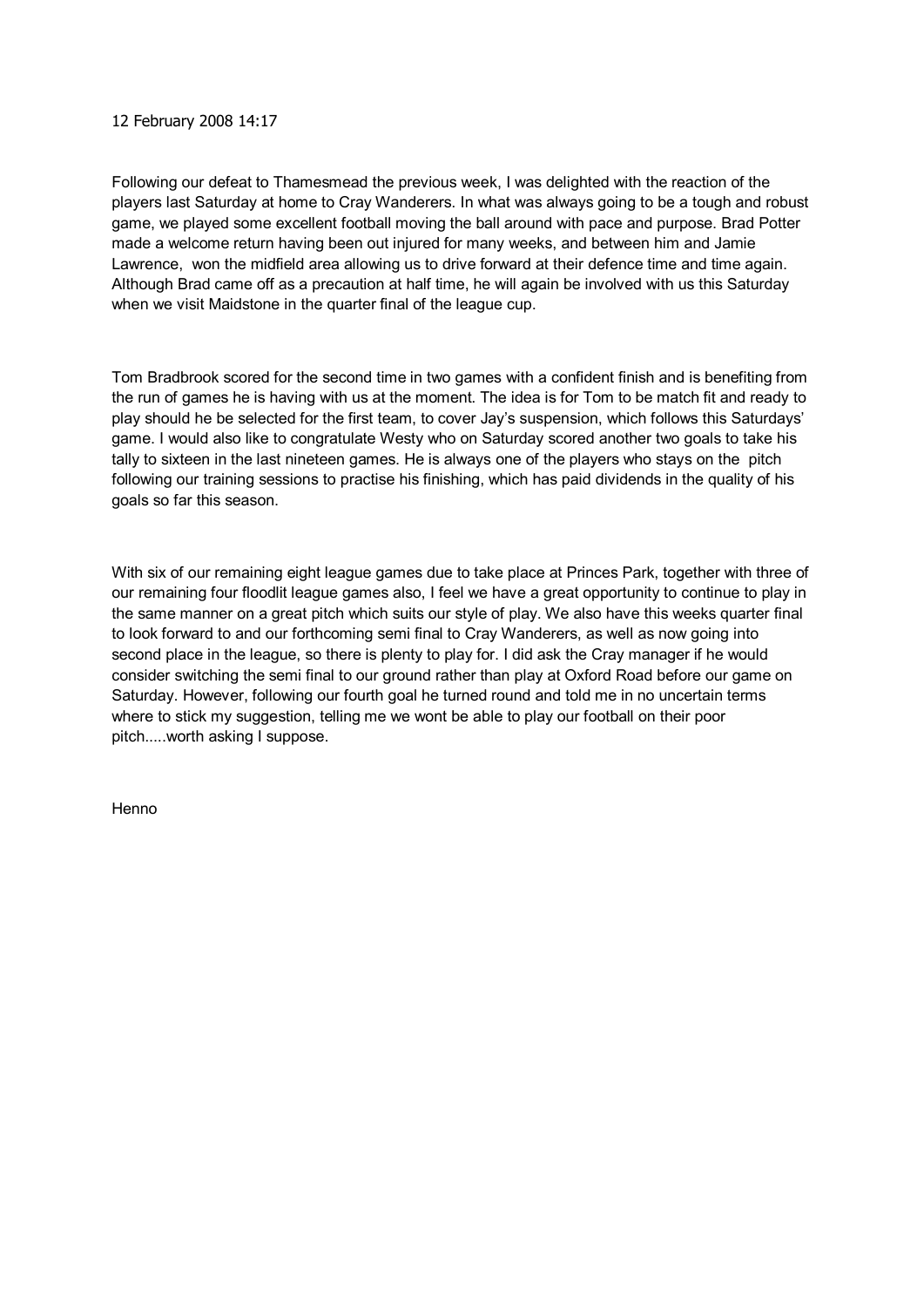#### 04 February 2008 15:32

I have now had forty eight hours to reflect on Saturdays disappointing result, losing 21 away to Thamesmead. To concede their second goal in the final minute of the game was hard to take, especially after we had dominated the second half in particular. We continued to play neat passing football on what was a difficult uneven surface, moving the ball around the pitch well with pace and quality from back to front, resisting the temptation to simply launch long hopeful balls forward. What I found hard to understand was that their team was a very experienced mature side, with several players in their thirties who had obviously been around the Kent League scene a long time, which for me kind of defeats the object of a reserve team. Without meaning to sound bitter and twisted, when you consider the majority of my squad is less than twenty one and still learning, it is clear that other teams have different objectives when it comes to the development of young players through their club. An example of this is that the winning goal was scored by Dean Bowey, now forty three, and a player who I and Paul Sawyer played with under the management of Tony Burman, all those years ago!

Still, we move on now to our next game which is a home tie against Cray Wanderers this Saturday, which should prove to be a very tough game as we currently sit one point behind them in the league. That is then followed by an opportunity to reach our second semi final when we travel to Maidstone the following week.

On the playing front I was delighted to see three of my players feature in the game away to Ebbsfleet, which was a great experience for them to play against the calibre of their players and in such a great occasion. Again I must say another big thank you to Tony for giving a number of my players the opportunity to have featured in the two first team cup runs this season, when it would have been easy to have played the more established players. I feel my players have shown the supporters the quality in depth the club have now at their disposal, and is testament to the hard work that goes on behind the scenes.

Again I would ask you to come and support the reserves if and when you are available, subject to first team commitments obviously.

Best wishes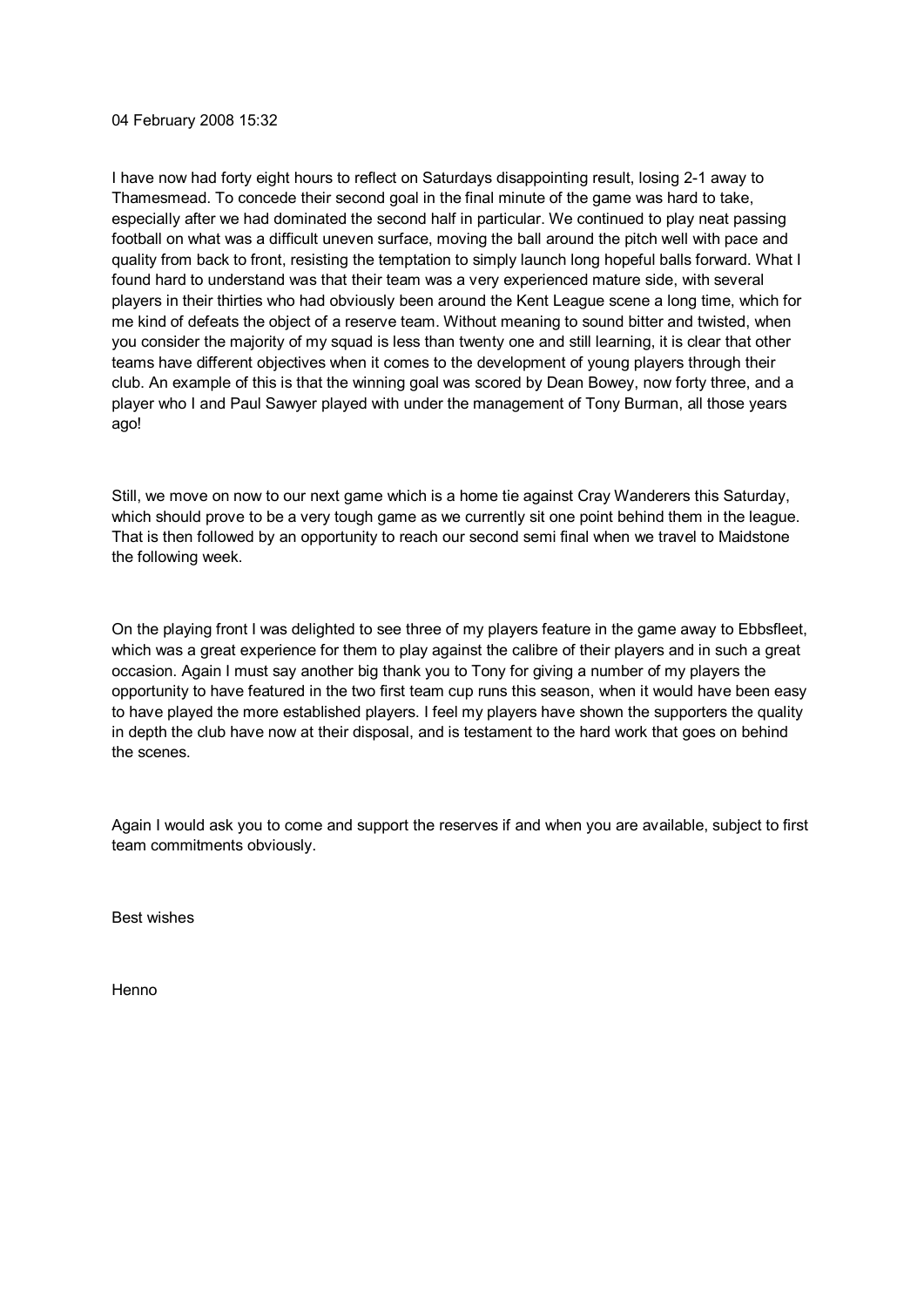#### Tue 22/01/2008 10:18

Following our 41 win at home to Hythe last Saturday, I am delighted to say we have now reached the semi final stage of the Kent Intermediate cup where we will play the winners of Sittingbourne and Cray Wanderers, unfortunately away from home. We played particularly well in the first half coming in at half time three nil up, with great pace and movement all round the pitch. Although not intentional, the second half was a little bit flat and we wasted a couple of good opportunities to extend our lead further. Having conceded a penalty for their goal I was delighted for Danny Crouch, a sixteen year old from our under eighteen team, who scored our fourth having come on as sub in the last fifteen minutes.

To bring you up to speed on a few internal matters, Joe Horlock has decided to move to Slade Green as he was becoming frustrated at his limited first team opportunities. I had spent a considerable amount of time over the last few weeks explaining to Joe that in the position the first team are currently in, it was going to take time for Joe to progress into the squad on a full time basis but he had already been able to show his quality in the midweek cup competitions, and would have been involved at Heybridge and Ebbsfleet in addition to our two quarter finals and fight for the league title. In a meeting on Thursday with Tony, we offered him the opportunity to go on loan to a Ryman League side where he could gain some first team experience whilst staying within the club, which he declined. I am obviously very disappointed that he has chosen to go to a side currently second bottom in the Kent League with nothing to play for, as I feel he has been badly advised by people around him who have given him false promises of improving his career within a team fighting relegation. I do wish Joe all the best as he is a great talent and was excellent in the games he played for me.

Gazmand Dauhti has also left the club as he was not going to make the first team squad in the near future and he had other opportunities which he has decided to follow. Gaz was a really nice guy and I wish him every success also.

On a positive note I will be signing a young forward this week. Whitstable have recently offered him financial terms to join them, but having spent the last two weeks training with us, he is keen to join Dartford. As always, the management of the reserves is a work in progress, and I am delighted with the performance and the attitude of the players as we continue our challenge for silverware on all fronts.

Best Wishes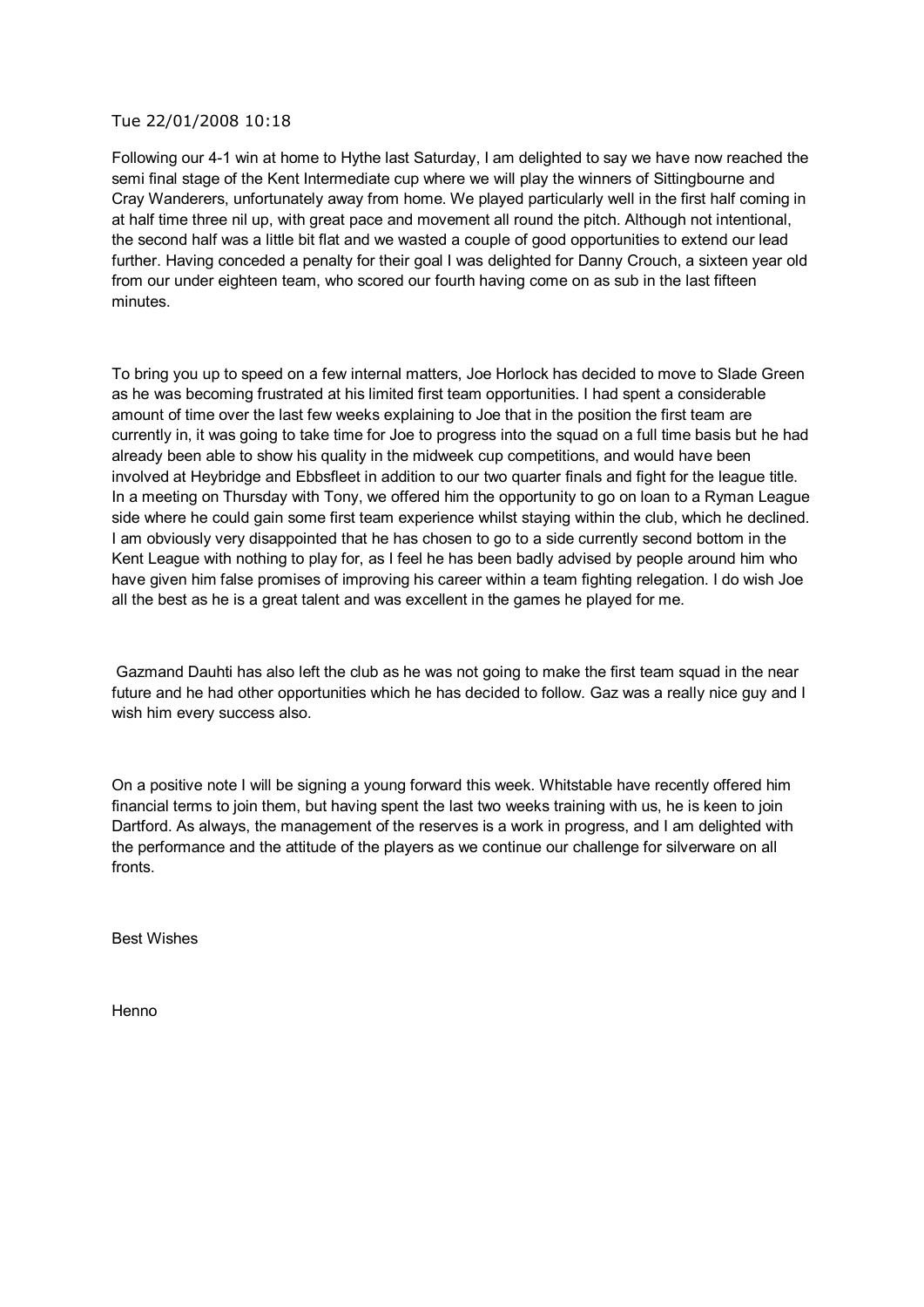16 January 2008 18:44

Following the cancellation of last Saturdays game at Thamesmead due to a waterlogged pitch, I was able to come and watch the first teams' convincing win against Ilford. I would just like to take this opportunity to thank all the people who came up to me, either in the bar, or outside while I was queuing for a cup of tea, (is it always like that by the way…15 minutes it took to get served!!), to congratulate me on the performances and results of the reserves so far this season. It really is nice to know that people are genuinely interested in how the reserves are doing; you seem to like the manner and style of football we are playing, and are pleased at the prospect of one or two perhaps coming through in the not too distant future.

We had a very hard training session on Monday evening lasting almost two hours, which I hope has blown away any cobwebs, and I am pleased to report that I have a full squad to pick from for this Saturday. As you maybe aware, we are due to play the first of our two quarter finals at home to Hythe this week, and I have asked Peter Martin to seek permission from the league, and also agreement from Hythe, to move the game to the community pitch should the main pitch be in any way doubtful, and also to avoid any unnecessary damage when we have a fantastic alternative facility to play on.

Again I would ask you for your support should you not be travelling to watch the first team this week as I am sure it will be a very entertaining game to watch as always.

Best Wishes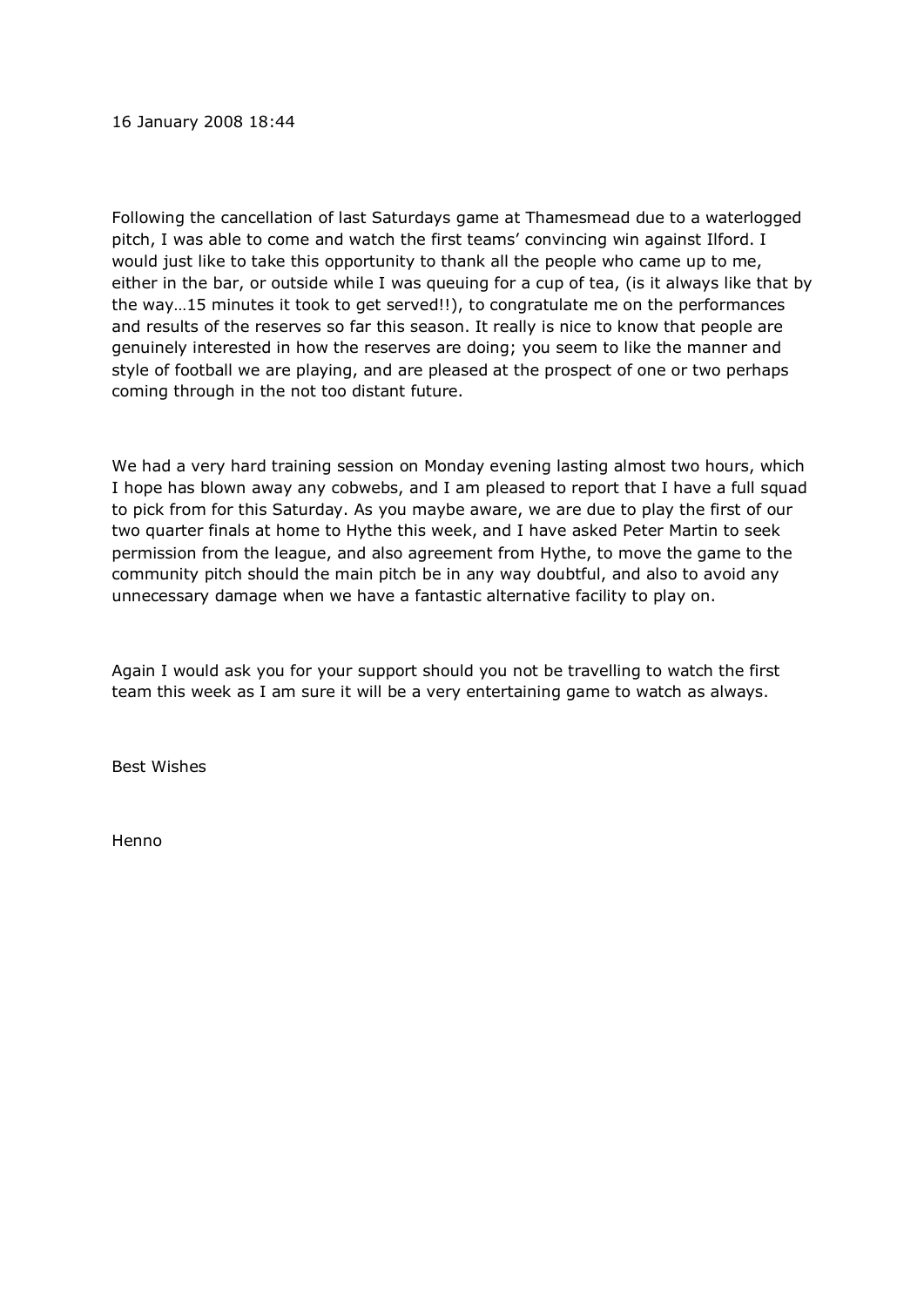Margate: Home 5<sup>th</sup> January

In football sometimes you don't always get what you deserve for your efforts and that is how I felt after Saturdays game. Having led the game three times, we managed somehow to allow Margate to leave with a point, and also score four goals in one match when we had to date only conceded nine in the previous eleven matches. Their goals were scored from two free kicks which we failed to clear, a goalkeeper error and finally a penalty that they were awarded in the final ten minutes which they never even appealed for, I don't know who was more shocked at the decision, them or us? To add insult to injury we were then denied a penalty ourselves when one of their players clearly handballed in their area in the final minutes of the game, only yards from the linesman, a real spec savers moment if ever there was one! Although it was a game we needed to win, all is not lost as there are still ten games to go, and we have all the top teams around us to play, starting this Saturday with our trip to Thamesmead in a first vs. second clash. I said to the players that I would be more worried if we had drawn not having played well but I thought we were excellent at times. We attacked with pace and skill and got behind their defence all afternoon creating many chances, and I am sure that if we approach Saturday with the same effort and desire we wont be far away. Also this week Jamie Lawrence is available to play having returned to the club and Gaz is back from his holiday in Albania so the squad is back to full strength having both missed the Margate game. Next week we are at home to Hythe in the first of our two back to back quarter finals, and I would be grateful if you can come and support the guys should you not be going with the first team that day.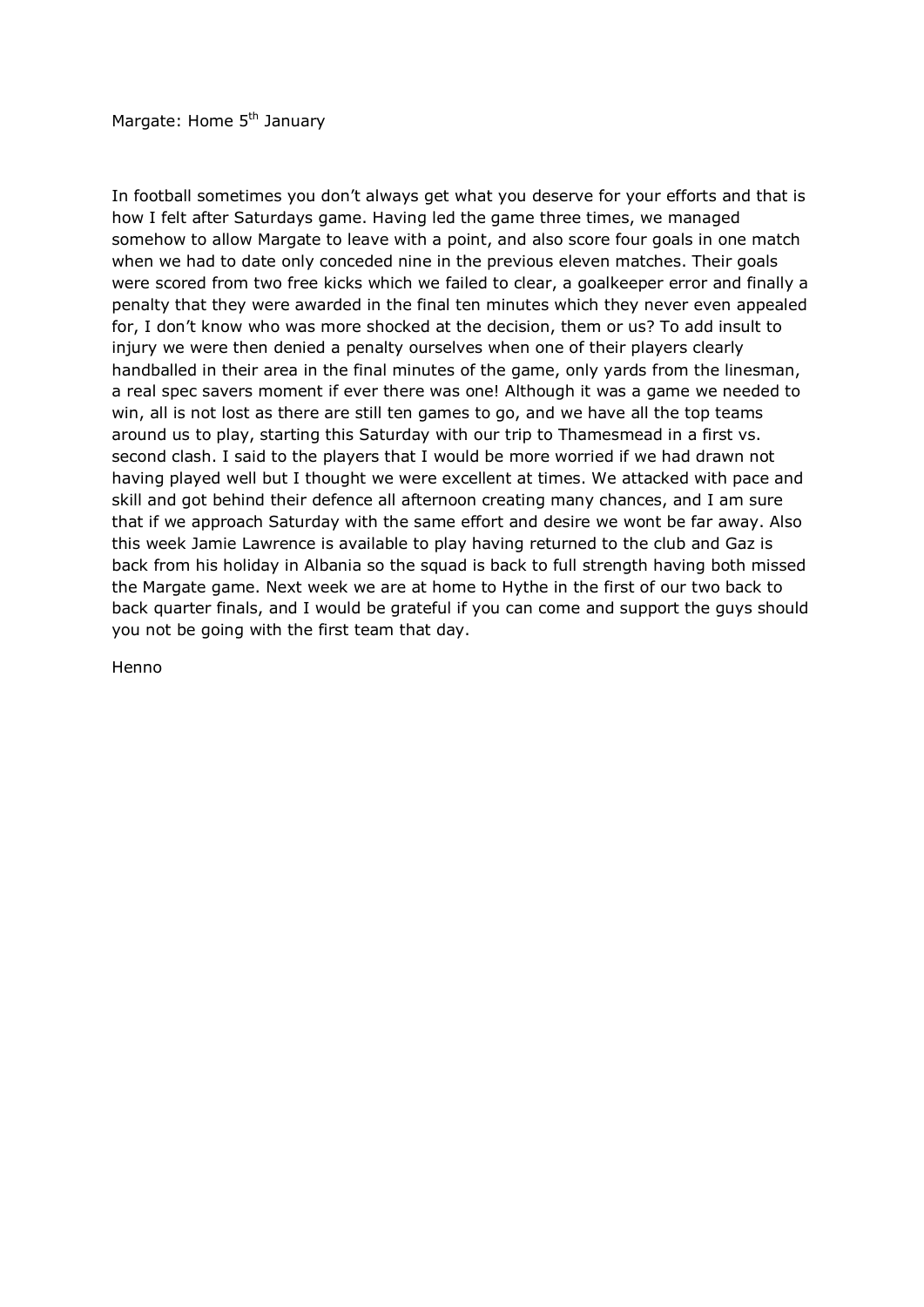The last game before the xmas break was very important in that the 3-0 win moved the reserves into second place in the table, at exactly the half way stage of the league programme. From the eleven league games played, eight of them have been away from home, which is a testament to the character shown by the players for having to travel to the furthest parts of Kent week after week which is never easy. Having played Whitstable only a few weeks before we knew that it was going to be a tough game, but we started very strongly and once we scored our first goal after fifteen minutes, we were always in control and caused them problems all afternoon. The Whitstable manager was very complimentary of Dartford saying afterwards that the score line flattered them as the result could have been far worse for them. The game also gave me an opportunity to look at Gazmund Dauhti, a player who had been training with us for three weeks. Gaz, is a central midfield player who is very skilful, strong and hard working. Originally from Albania, he has played for a number of clubs since being in the UK which I feel has been the main problem for him. Whilst he is a good player, jumping around from one club to another is not doing him any favours as he needs to establish himself over a period of time, and although I understand his desire to play in our first team now, I have explained to him that a period of stability between now and the end of the season within the reserves will benefit him and his football, and the opportunity to progress from within the club will happen along with other members of the squad when it is decided they are ready to do so.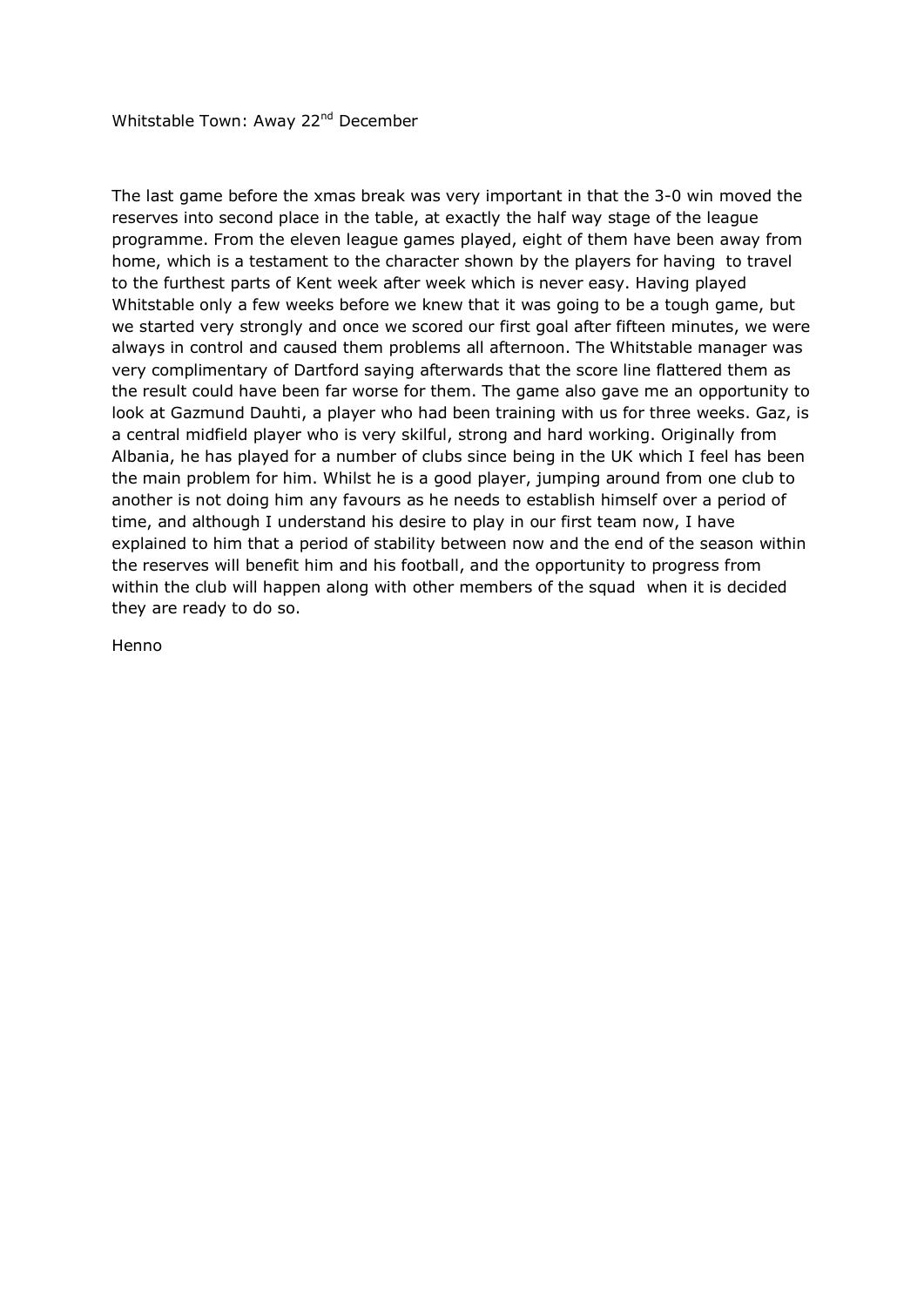# 17.12.2007

Another strong and convincing performance saw us pick up three points away to Erith Town on Saturday, making it five wins and a draw from our last six games. I was especially pleased as we were forced into making several changes in personnel from our last game, due to illness and various unavoidable commitments. However, the players that came in, who have been waiting patiently for their opportunity over the last few weeks, performed very well, as we continued to play our high tempo attacking football which proved too much for our opponents to contain. For those of you that have been to Erith Town, it is a very hard place to play as every time the ball goes off it takes for ever to get back into play due to the running track around the outside of the pitch, which gave our opponents time to re group when we were putting them under pressure. Still, the players showed great desire and character regardless of the surroundings which we need to show if we are to continue our current run of form. Our goals came from Javal Stewart, Joe Horlock and Grant Cunningham.

This Saturday we are away again, this time to Whitstable in the league. They are the highest scoring team in our division and although we beat them a few weeks ago down there 3-1 in the cup, I fully expect another tough game where we will have to be at our best to get three points. An added incentive will be that should we win we will move into second place in the league table, putting us only three points behind Thamesmead who we have yet to play. It will also see us reach Xmas with us in the quarter final of the Kent Senior Cup, the last sixteen of the league cup and top of the midweek floodlit league, and therefore lots to look forward to in the New Year!

Best Wishes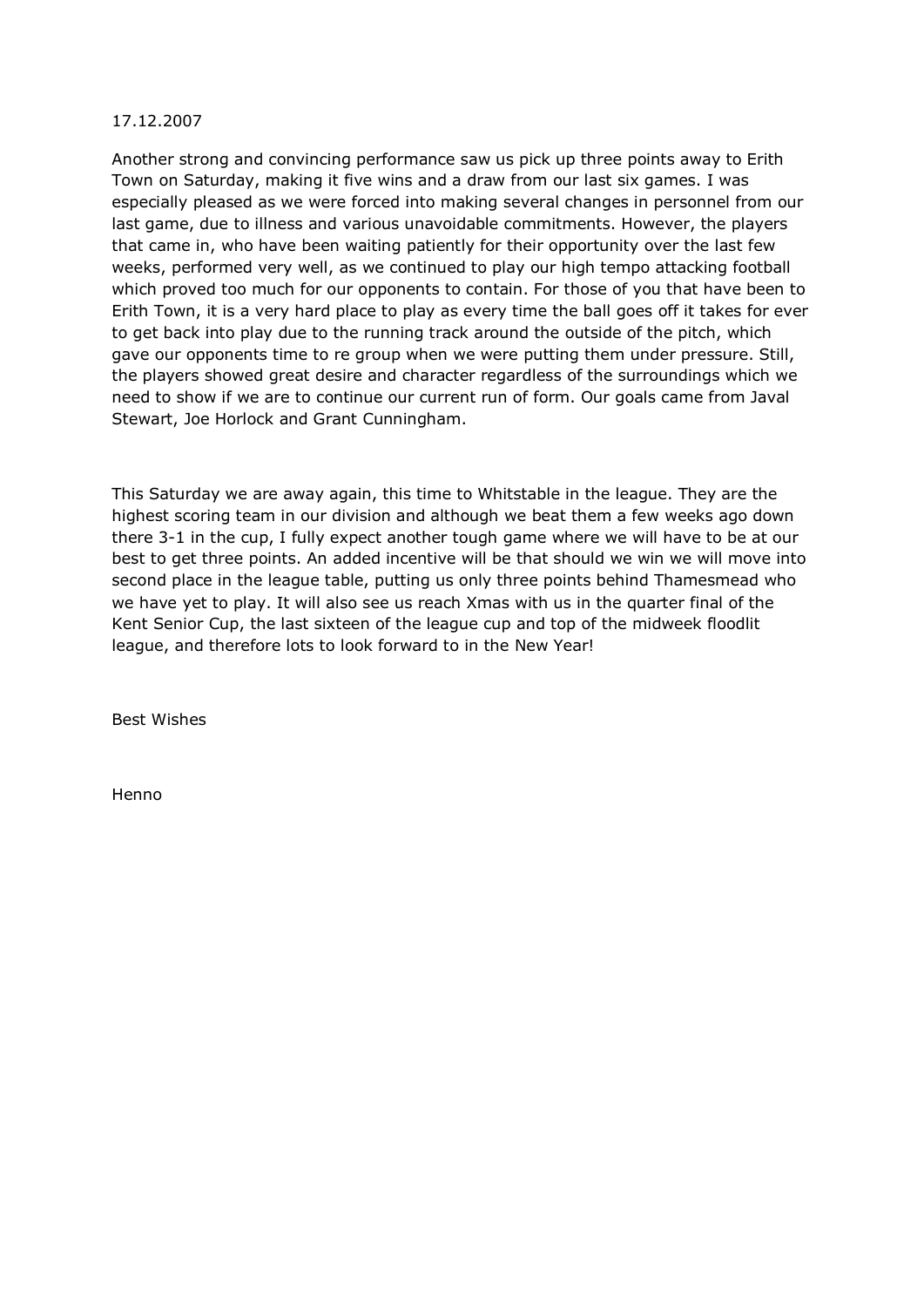# 12.12.2007

I would like to start by saying a big thank you to the Dartford ' die hard supporters' who stood, without cover, in the driving wind and rain last Saturday afternoon cheering on the reserve team. There was even a stage in the second half when they broke out into song with ' come on you Darts ' ringing around the community pitch! All the players and management team really appreciated your support when I am sure, following the cancellation of the first team game, there were other places you could have been, like in front of the t.v. and in the warm. However, I hope you will agree that the performance by the players was worth getting wet for in what was I felt a very entertaining game with some great football played in very difficult conditions. I was very pleased with the way we kept the ball on the floor and played high tempo football with pace and quality. All the defenders looked comfortable on the ball and that enabled us to switch the play, get the ball into the feet of the midfield players who then in turn linked with the forward and wide players well. I thought we scored some excellent goals with great passing and movement which enabled us to stretch their defence time and time again. This result has put us through to the quarter final with a home tie to come, and gave us a record of four wins and a draw from our last five games.

The first team cup competitions have in the last couple of weeks given the opportunity for some of my players to play and taste first team action which I know they have thoroughly enjoyed, and I personally feel they have all contributed well to the successful results. With five or six of them on the pitch during each game, I feel they are capable of making the step up into the first team squad if and when required which I am really pleased to see, as it proves to them that there is a genuine opportunity for my players to push on which is not always the case in some clubs. I am grateful to Tony for showing faith in my recommendations and allowing my players to play as it would have been easy just to have put out the first team for fear of getting knocked out and then leaving himself open to criticism for fielding under strength teams.

For those of you that maybe unaware, Jamie Lawrence has decided to leave the club to join Erith and Belvedere. Jamie was a pleasure to manage as he always trained and played with a desire and commitment to improve his game, but felt that his first team opportunities were limited and therefore for the sake of his career he felt it was best for him to move on. Although I am disappointed and sorry to see Jamie leave, as he has been integral to the success of the reserve team this season, I fully understand his decision and wish him every success in his move as do all the staff and players of Dartford FC.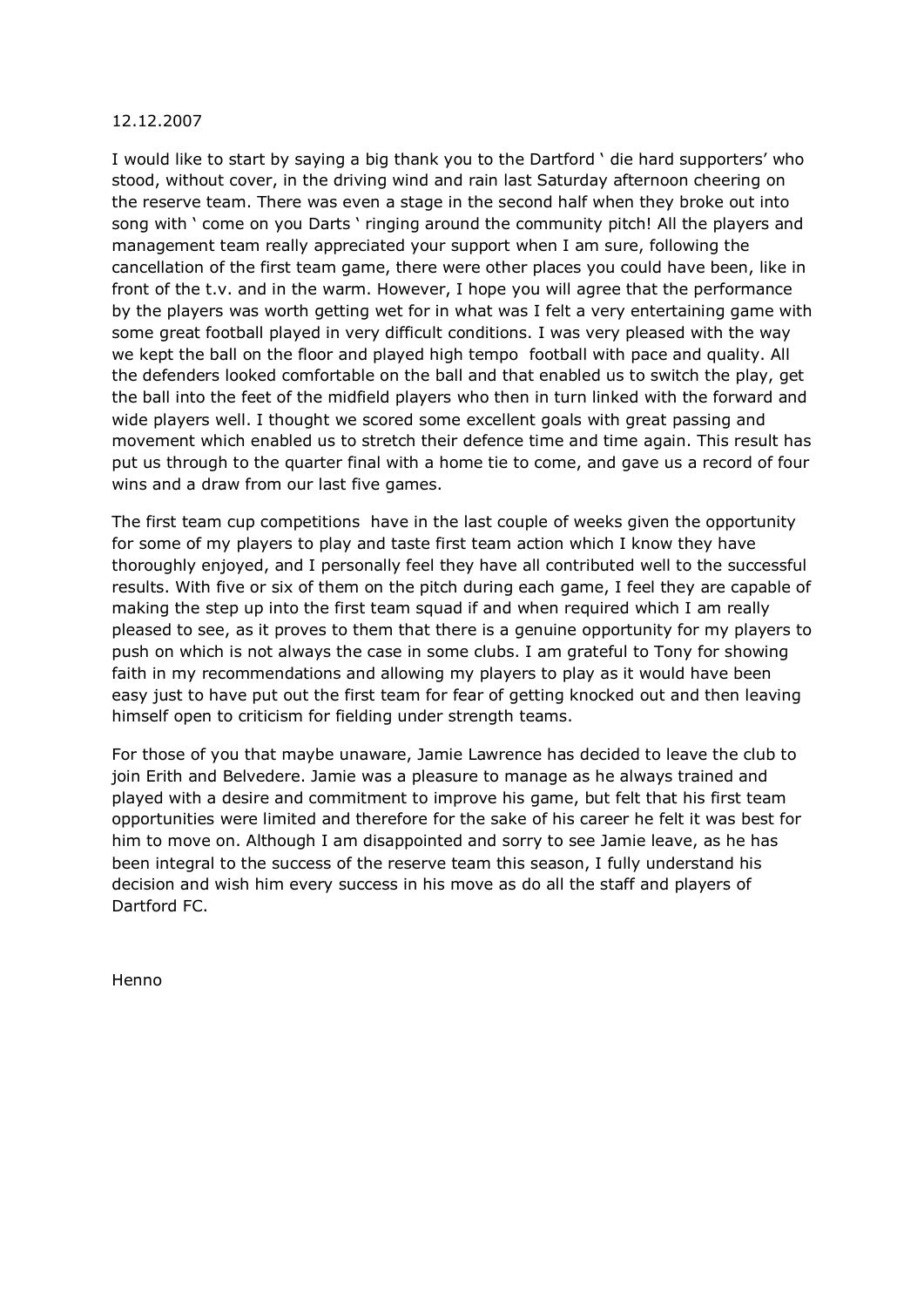Margate in November, where else would you want to be? Freezing cold, a bitter wind and driving rain, and in the portakabin which was the changing room, a small wall heater that seemed to be blowing out even colder air than that outside! Still, we had the hot food to look forward to after the game which we had been promised, the problem was by the time we reached the bar all the food had been eaten by the Margate players, who I can only presume must have then gone home to have their showers as the bar was deserted, along with the food trays, within ten minutes of the final whistle.

A day therefore I described to the players as a test of character. It is easy to get yourself up for home games at PP, but as this was to be a third consecutive away game on the Kent coast, I wanted to finish our final game of the month with our fourth consecutive win, and I can honestly say it was not for the want of trying. In the first half we kicked uphill against the wind and fell behind to an early free kick that we failed to clear which finally came off a player's toe, who I think was too embarrassed to celebrate. After that we got ourselves going and had two very good chances to equalize, the first from Sean Eferakho, who was put through one on one with the keeper but whose shot was well saved, and the second from Tamer Bilal, a centre half who from twelve yards was unfortunate to hit the bar with their keeper well beaten. There was no need to panic as I felt sure that we would score in the second half, and we continued to play with great pace and width, with Joe Horlock playing telling passes in the final third in his free role. The goal came with around twenty minutes to go when, after a good move down the left; the ball was pulled back to the edge of the box where Sean fired home the equalizer. Although camped in their half for the entire final twenty minutes, we were unfortunately unable to find the winner as Margate pulled everyone behind the ball, leaving just one up front to try and hit us on the break while we had so many men committed forward searching for the winner.

Although disappointed not to win the game, I was delighted with the attitude and desire shown by the players, in what were very difficult conditions, as we still tried to play football on the floor with pace and skill, rather than chasing the goal by just kicking hit and hope balls into the box. We ended the month therefore with three wins and a draw. Our next game is not until we entertain Folkestone at home in the cup next Saturday, followed by another two away games taking us up to Xmas.

As I always ask, if you are not following the first team or Xmas shopping, it would be great to see you at the Folkestone game supporting the lads next Saturday.

Without pre judging the team, I am hopeful that a few of my players will be involved next Tuesday evening in the cup game against Whitstable, where I hope they will impress many of you as before against Averley.

Best Wishes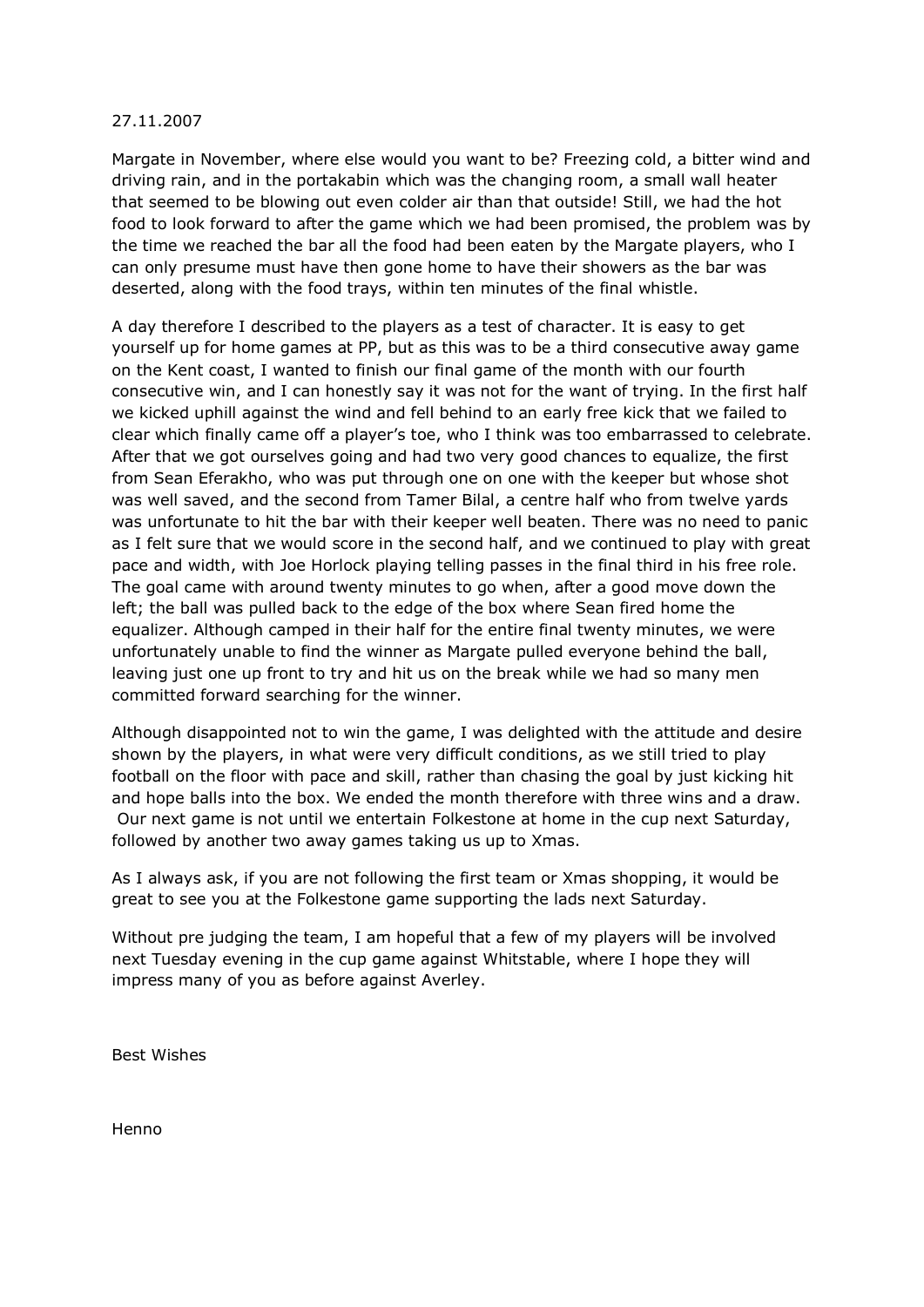For a number of reasons, I am delighted to report that November has, to date, been a very successful month for the reserves. The first thing for me to mention is the pride I felt in the wonderful debut performances of Sean Eferakho and Joe Horlock when they recently appeared for the first team against Averley. Both players were signed following the summer trials I held, Sean having just been released by Gillingham, a decision I find hard to understand, and Joe, who had spent eighteen months with Watford, but following his release had somewhat lost his way for a time. For those of you that were there that night and saw Sean making surging runs up and down the right wing , I promise you he does that every game for us. His pace and fitness level is quite incredible, and this has been a fundamental reason for the success the reserve team has had so far this season. I encourage both full backs to get down the wings and make overlapping runs with telling crosses. When we have two wide midfield players with pace, supported by two attacking full backs, we are really putting teams on the back foot! Joe is a different type of player, his touch and passing abilities are exceptional and on Saturday I played him in a free role slightly behind the main striker. Against Whitstable he pulled the strings to the whole game, playing balls behind their defence for our wide men and forward to attack in the final third of the pitch. Joe finished the game having scored two goals from outside the box, both times finding space to receive passes pulled back to him from wide areas , then late in the game, he thread a perfectly weighted pass for Westie to run onto and drive into the bottom corner for our third goal, and Westie's eighth in twelve matches.

So far this month we have beaten Maidstone at home  $1-0$  in the league, followed by a  $2-$ 0 away win to Folkestone, again in the league, then on Saturday we beat Whitstable away 3-1 in the league cup. We finish off our trilogy of seaside away trips today at Margate, where I hope we continue our recent good form. Should we win our game in hand we will be second in the league with the top side to play twice, we are still top of the midweek floodlit league, and following last Saturday, we are now in the third round of the league cup.

I would like to give a special mention to Derren Ibriham, who at sixteen, made his debut for the reserves at Whitstable, following the recent nasty injury suffered by Dean James. Dean was taken to hospital during our game at Folkestone following a bad cut to his leg, but I am happy to report has now had his stitches removed and should resume training soon. Derren became the fifth player already to have played for the reserves this season from the under eighteen side, showing the depth of quality in the youth set up, and I would like to congratulate him for his very assured and confident display last Saturday.

I am sure we are due a home game soon and it would be great to see as many of you as possible cheering on the team. The idea is for these players to be pushing hard for first team opportunities and I believe some of them may not be far away, come and see what you think.

Best Wishes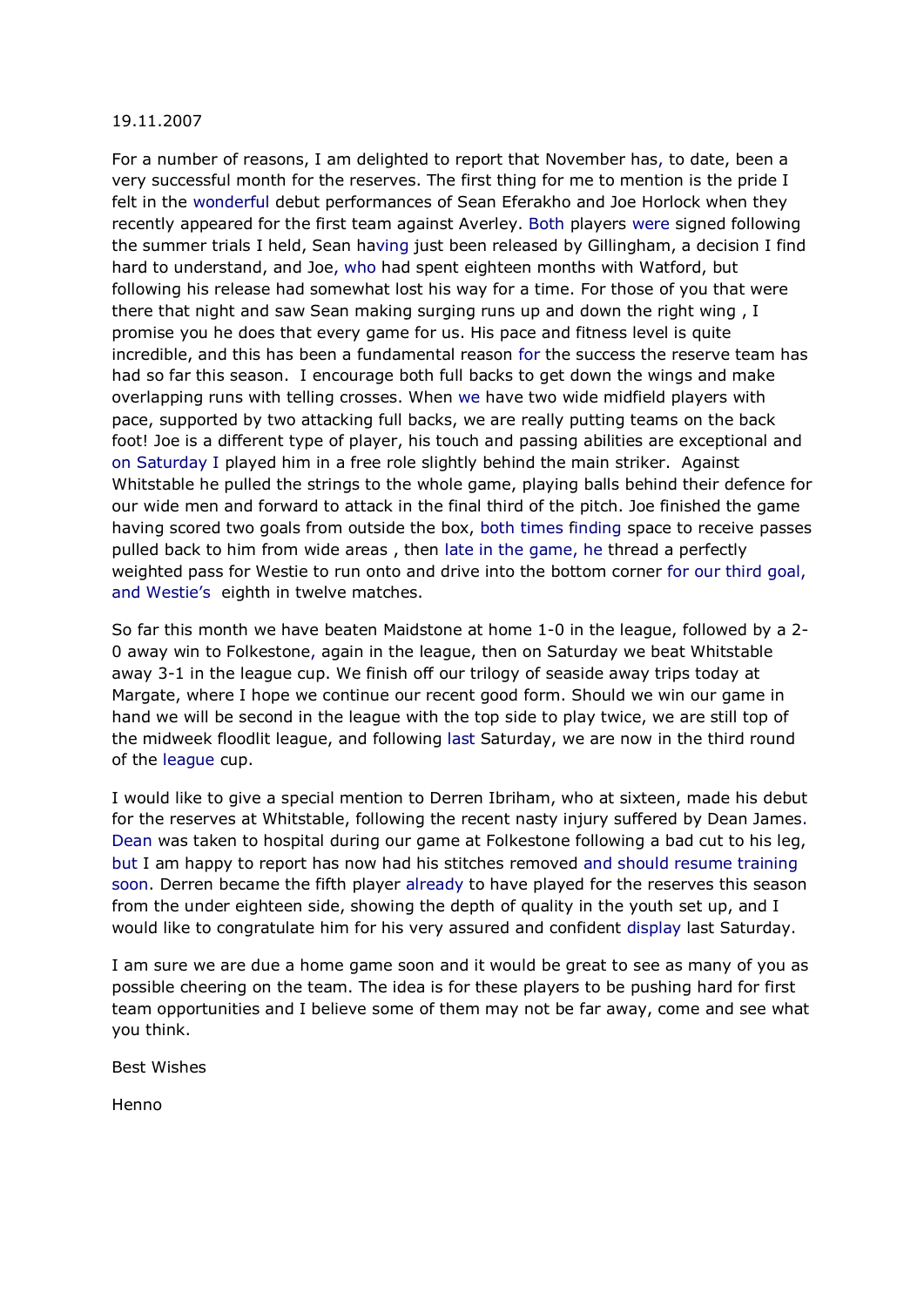Having lost the previous two games, I am pleased to report that the reserves got back to winning ways with an important win at home to Maidstone last Saturday. In the centre of midfield I have three very good players to choose from in Jamie Lawrence, Joe Horlock and Luke May, and what I have been trying to do is fit them all into the team, at the expense of having pace and width on both wings, which in hindsight, I believe has played a big factor in the two previous poor results. However, on Saturday we played with two attacking wide players and two quick forwards in Tommy Youle and Westy, which got us back to playing high tempo, fast attacking football. Again missed opportunities made the game closer than it should have been with their manager shouting to his players with ten minutes to go that they had just managed their first shot on goal, and afterwards admitting in the bar that we had given them, in his words, ' a hammering'.

Today we travel to Folkestone in the league, followed by further away games to Whitstable in the league cup, and Margate, again in the league, later in the month. With the squad back to full strength following injuries and illness, I am now looking for us to push on in the games ahead to make sure we are challenging in all competitions.

If anyone fancies a day by the seaside over the next few weeks cheering us on you would be most welcome, I hear it's lovely by the coast this time of year!!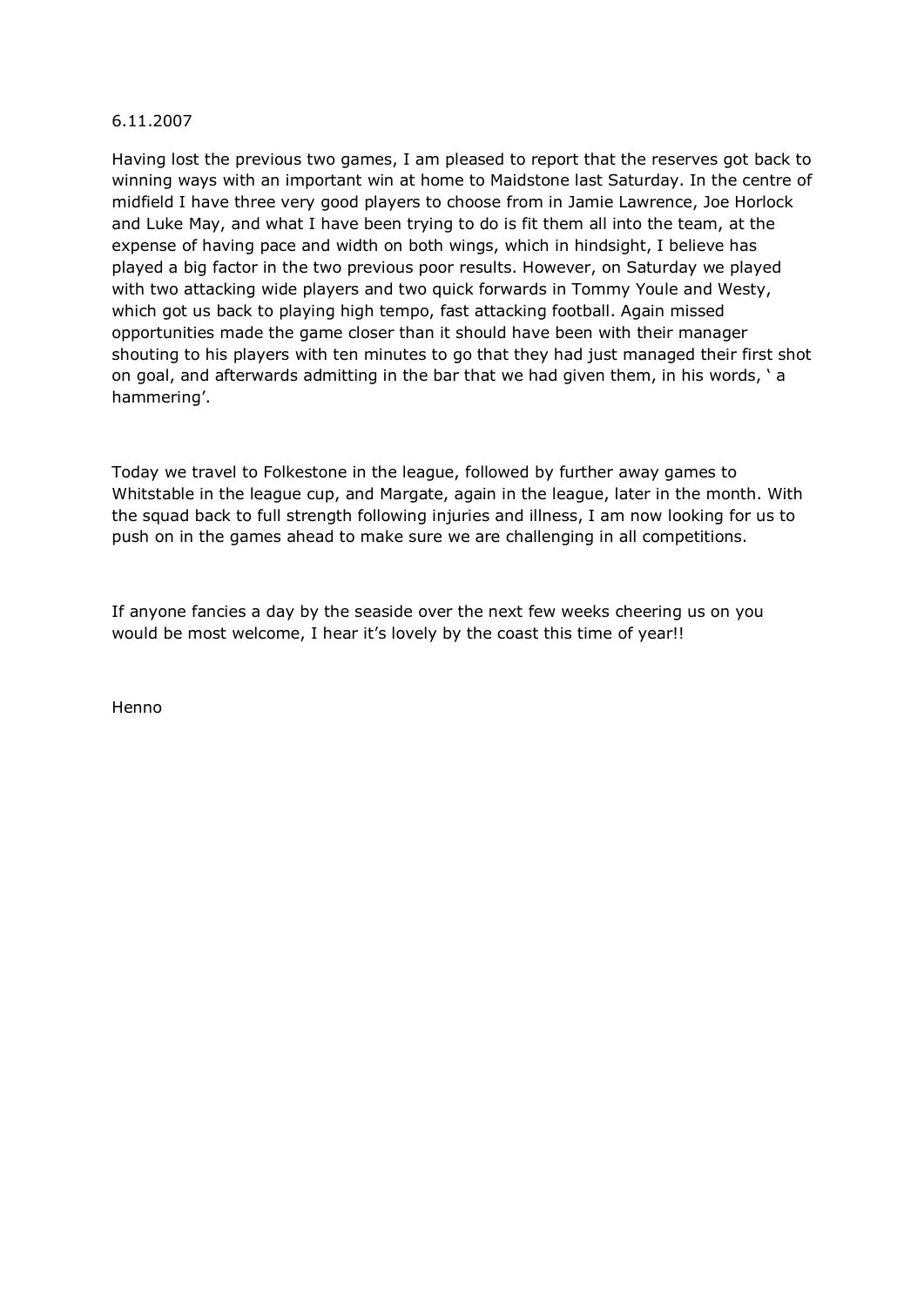Football is a funny old game but I am sorry to say that there was not much laughing in the changing room after our recent defeat to Sevenoaks. Having taken control of the first half, where we were unfortunate to go in at half time only one nil up, I impressed the importance of being careful and not losing concentration in the second half. I have played myself in many games during my career when you dominate a game, don't take your chances, and then get punished for one mistake. Unfortunately, we made two in five minutes. The first was when my centre half got the wrong side of their forward and in his haste to chase him, caught his foot in the box and gave away a penalty. To rub further salt into the wound he was then awarded a red card for being the last defender. I decided to leave only three at the back as I felt sure we could still go on and win the game with ten men, when my other centre half managed to hit a left foot screamer into the top corner from twelve yards, unfortunately he chose to bury it into our goal!! With ten minutes left and with three up front, we managed to create four great chances, all within ten yards, and managed somehow to miss them all!

I made my feelings implicitly clear to the players after the game as we had basically thrown the game away, against a team that were probably the weakest side we have played to date this season. It would be easy to blame inexperience and youth but it wasn't that, the players were careless and sloppy and have learned a lesson the hard way….three points wasted!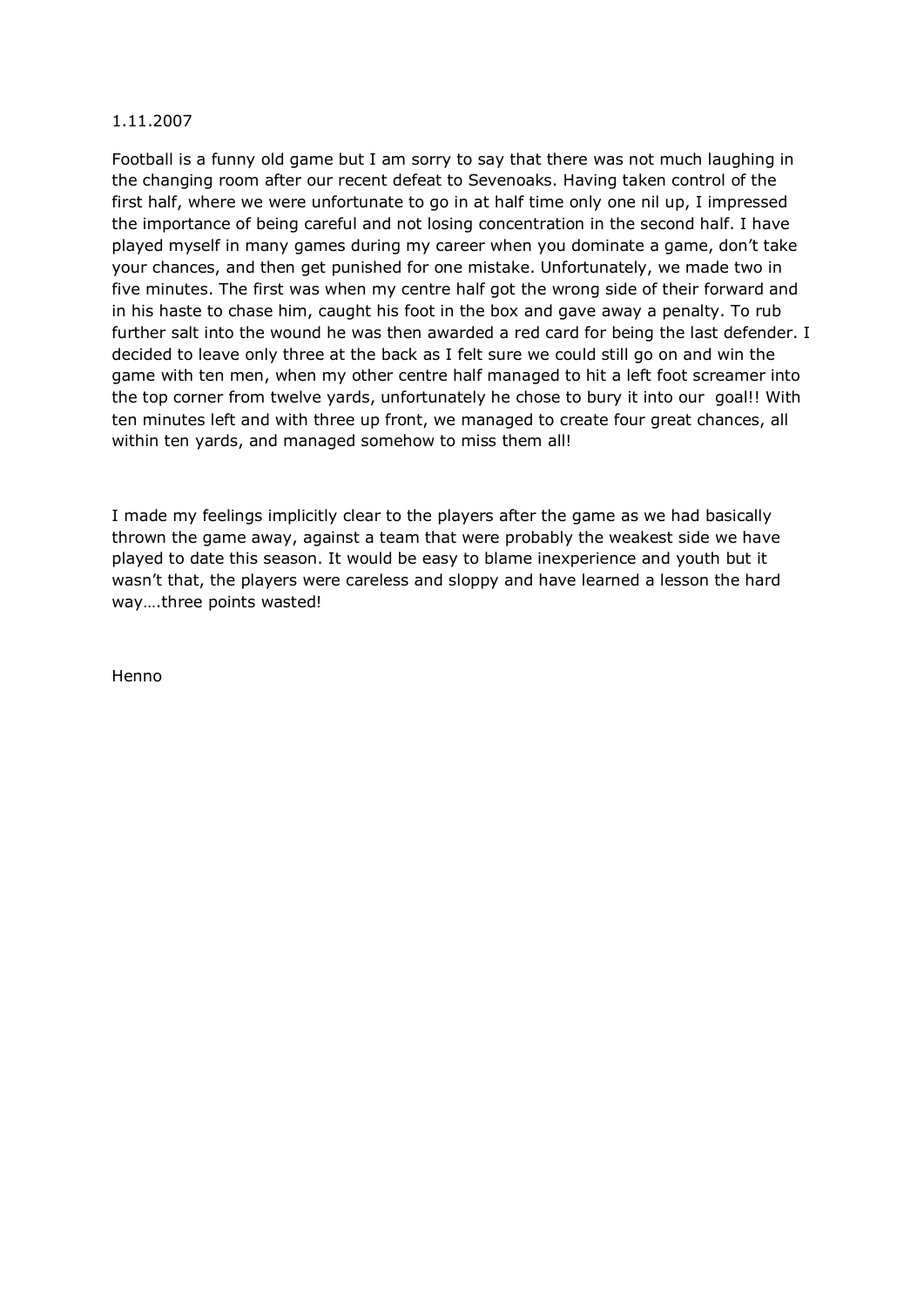# 23.10.2007

At the beginning of October I looked at our schedule of six matches for the month, which included league and mid week cup games, and set the squad a target of winning all six. Having now played five of those matches I am pleased to report that the reserves have won four and lost one, with the final game due at Sevenoaks today. The reserves are top of the west section floodlit league with three wins from four games, three of those games having been played away from home, and with games in hand that would put us in the top three of the league, subject to winning them of course, I am therefore pleased with the month so far.

I think it is important for people to understand the age of some of the players we have in the squad. I looked at our team away to Faversham earlier this month for instance and realized that from the starting eleven I selected, the goalkeeper, three of the back four, and one midfield player were only eighteen, and three others nineteen. With so much youth in the squad there is an enormous energy and desire to improve as players and progress, but there is also sometimes an inexperience and lack of understanding to certain situations which is to be expected.

For those of you that have followed our results you would have noticed that the only team we have failed to beat this season is Chatham Town, who have now beaten us three times. I was pleased to discover that they are not allowed to keep us but disappointed to hear that my request to never play them again has been rejected by the league…only joking! After last Saturday's game there was no screaming, throwing of tea cups etc, we were beaten fair and square by a better team on the day. What I said to the players is that we must learn from the defeat, move on, get back to 'good habits', and by playing the fast paced attractive football we have been playing to date, hopefully pick up three points today, we shall see.

Best Wishes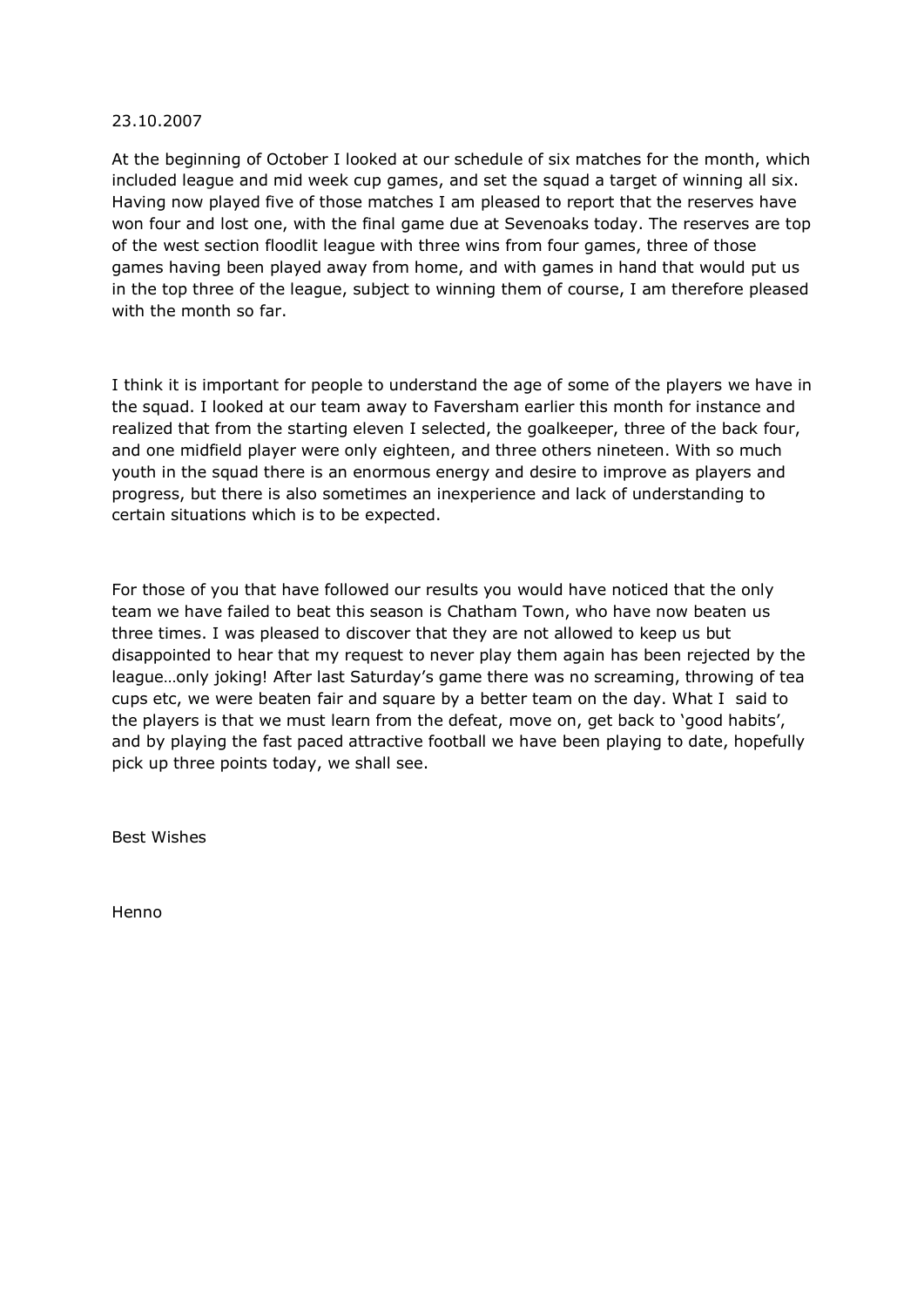## 10.10.2007

Following last night's 42 away win at Faversham in the floodlit trophy, I am delighted to report that the reserves have now won six of our first eight games of the season. As happy as I am with the start we have made, it is the manner in which we have played that has probably pleased me the most. The fact that the majority of the team is less than twenty one years old, four of whom are only eighteen, means the levels of fitness, pace and energy shown is proving too much to contain for most teams we have played to date, and we are now scoring at an average of over three goals a game!

Having worked so hard to bring in better quality players during the close season, it is clear to me that there is now a genuine opportunity for a number within the team to hopefully progress into the first team squad during the course of this season. It is important we continue to play with a desire to win every game and with a style of football that we will be recognized for, ball on the floor, full backs getting forward at every opportunity, high tempo two touch passing when possible.

For those of you as old as me that remember that old Dartford warhorse Tony Pamphlet, his most famous saying that I pass on to the players every week is…" Good habits never let you down!! "

Please come and watch us when you can, the players would really appreciate your support.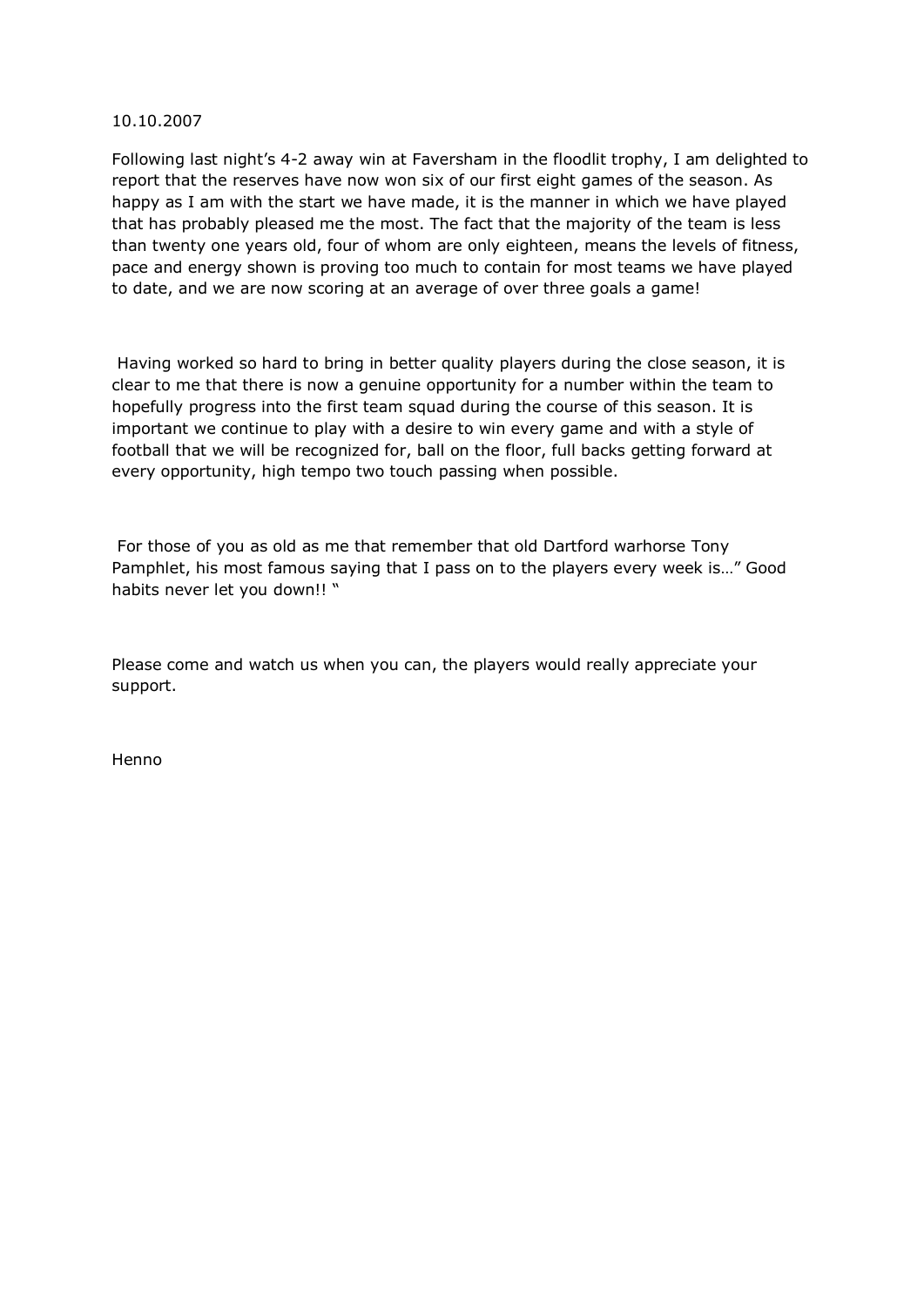# 24.9.2007

A week is a long time in football, as most people know, and for the reserves it was no different. After our unforgivable second half collapse at Chatham the previous Tuesday, we followed that result by beating Erith and Belvedere away 3- 0 on the Saturday, as I previously reported in last weeks notes, and then last Tuesday evening we comprehensively beat Herne Bay 4-0 at home. The performance of the team that night was simply outstanding and I don't say that lightly. We played at such a pace and tempo with fast accurate two touch passing that the opposition could not live with us and in the end it could have been 7 or 8 as we hit the bar twice and their keeper made last ditch saves. Their manager shook my hand at the end and said that he felt that was the best performance he had seen from a reserve team and their players came up to me full of compliments also which was nice to hear.

We travel today in a strange twist of fate back to Chatham for a league game, as the previous game was in the floodlit trophy, giving us an ideal opportunity to put things straight and hopefully maintain our 100% start to the league programme. The team will be a lot different to the one put out two weeks ago as there were several changes that evening to accommodate first team players, which will happen in the mid week games this season, and I know the players are looking forward to it.

As always, if you are able to come and watch the team at any of our games your support would be very welcome.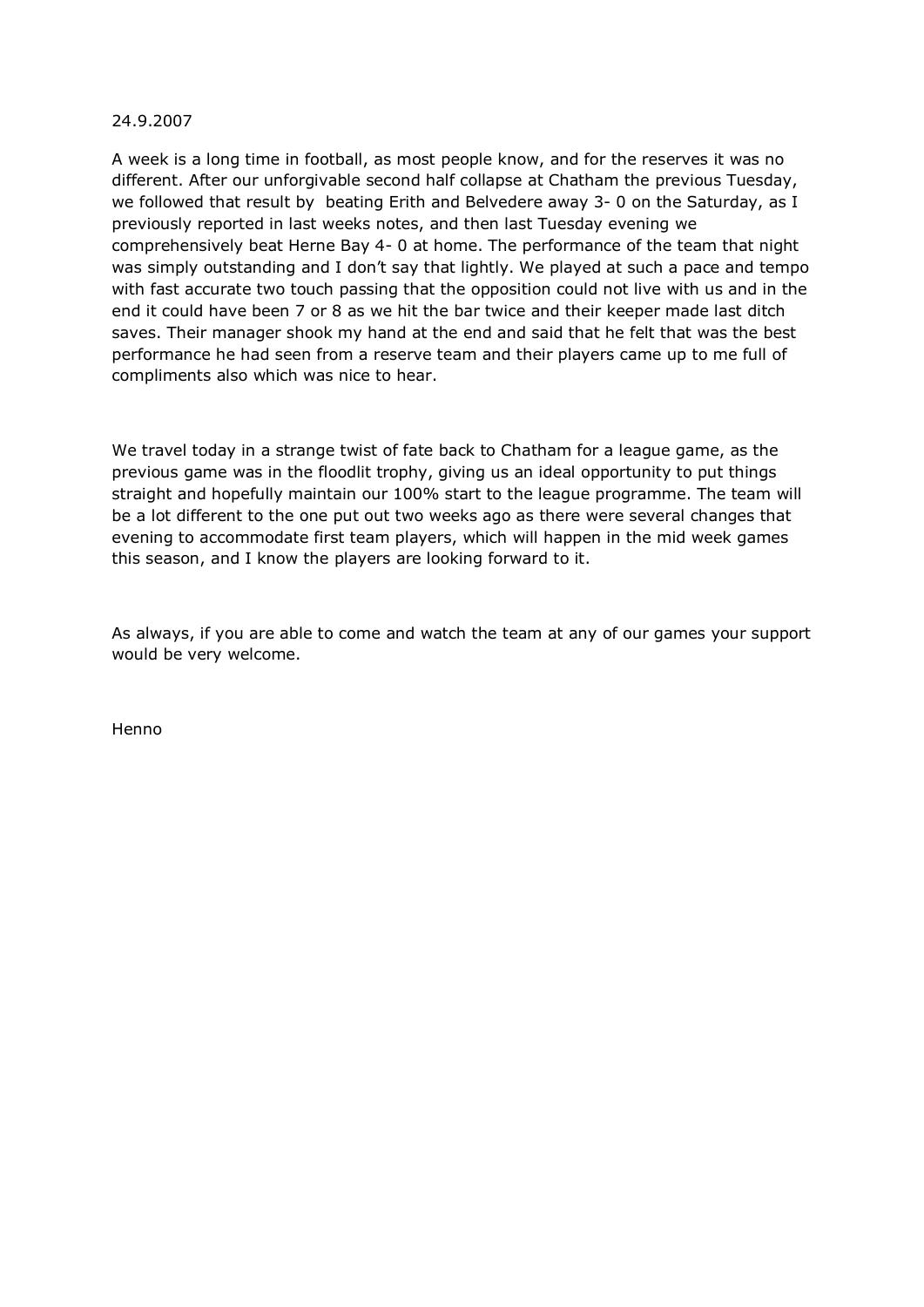# 17.9.2007

In my previous notes I said after our two straight wins, "I hope the wheels don't come off against Chatham," well, unless I had been there to see it for myself I would never had believed the result. Winning 4-1 in the  $44<sup>th</sup>$  minute you would expect to win the game, however, we conceded a goal seconds before half time which gave Chatham hope, and then conceded again five minutes into the second half with Chatham going on to deservedly win 5-4. We lost our shape, gave the ball away in dangerous areas time and time again, and I agree completely with one comment on the Forum which said it was "painful to watch!", I know how he felt!! In defense of the team selected there were five changes from the team that had won 3-0 on the previous Saturday, one player that I had to leave out to accommodate a first team player had scored two goals against Herne Bay, and three of those changes were in the back four which showed.

However, the most important thing was to get a reaction from the players, not to feel sorry for ourselves and to put things right against Erith and Belvedere last Saturday which we did by winning 3-0 away from home. Only four players started on Saturday who had played against Chatham and I think one or two were keen to show me I had been wrong to leave them out which was a great attitude to have.

Therefore in our first four games I am pleased to show a record of three wins and one mad forty five minutes when we scored four away goals and lost!

Hope to see you at our next game and I can promise you one thing, it won't be dull !!